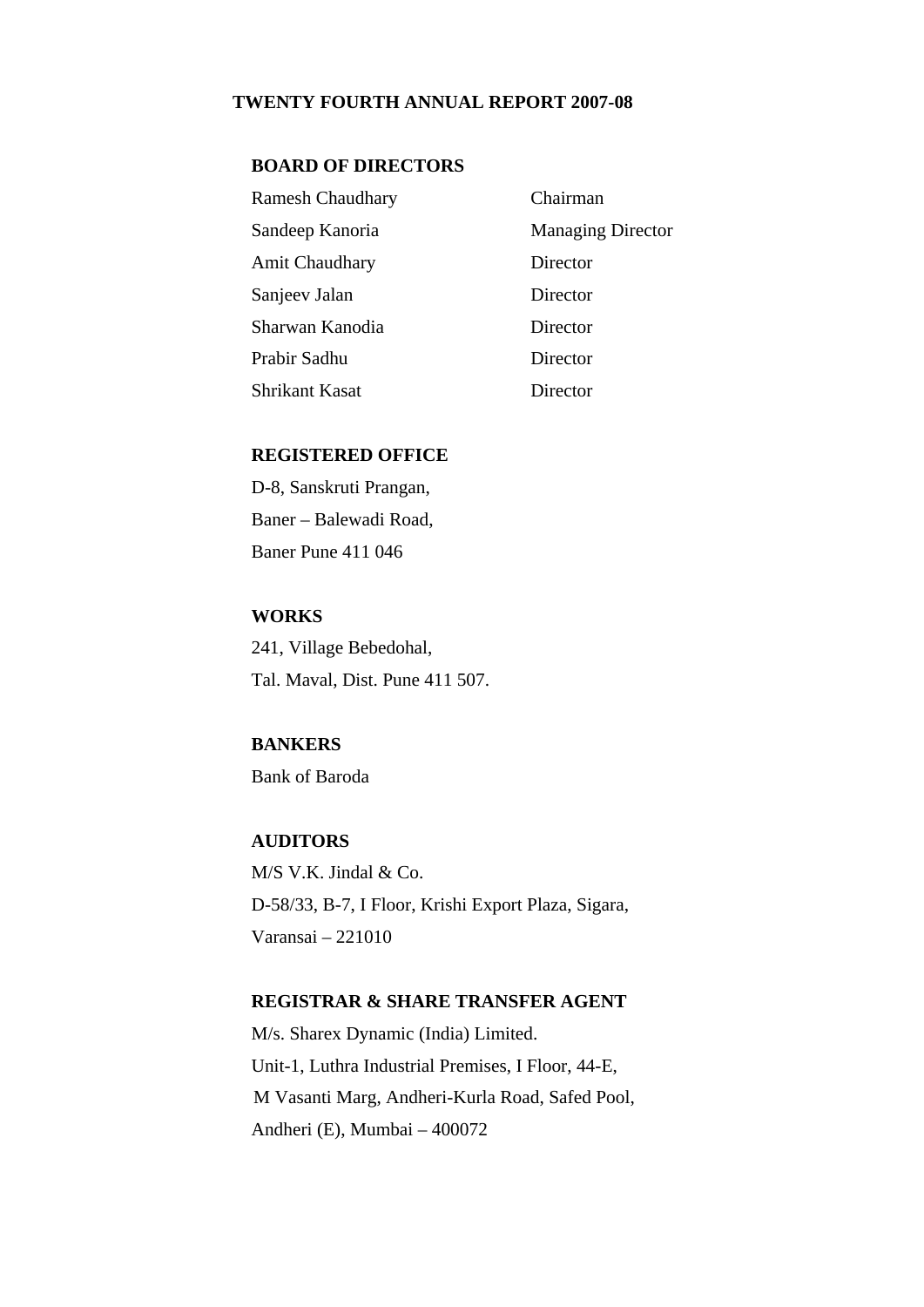#### **GANGA PAPERS INDIA LIMITED**

#### **(Formerly known as Kasat Paper And Pulp Limited)**

Regd. Office: D-8, Sanskruti Prangan, S.No. 131, Baner-Balewadi Road,

Baner, Pune – 411046

# **NOTICE**

**NOTICE** is hereby given that the twenty fourth Annual General Meeting of the Members of **GANGA PAPERS INDIA LIMITED** will be held on Tuesday, the  $30<sup>th</sup>$ day of September 2008 at 10.30 A.M. at the Registered Office of the Company at D-8, Sanskruti Prangan, Baner – Balewadi Road, Baner Pune 411 046, to transact the following business:

#### **ORDINARY BUSINESS:**

- 1. To receive, consider and adopt the Audited Balance Sheet as at  $31<sup>st</sup>$  March 2008 and the Profit & Loss Account for the year ended  $31<sup>st</sup>$  March 2008 and the Director's and Auditor's report thereon.
- 2. To appoint a director in place of Mr. Sanjeev Jalan, who retires by rotation, and being eligible offers himself for re-appointment
- 3. To appoint a director in place of Mr. Sharwan Kanodia, who retires by rotation, and being eligible offers himself for re-appointment
- 4. To appoint Auditors and fix their remuneration.

#### **SPECIAL BUSINESS**

5. To consider and, if thought fit, to pass with or without modifications, the following Resolution as Special Business:

" **RESOLVED THAT** subject to the terms and conditions to be agreed between the Company and the Ahmedabad Stock Exchange and Pune Stock Exchange according to the latest guidance issued by SEBI viz., Securities and Exchange Board of India (Delisting of Securities) Guidelines 2003, the Shares of the Company be delisted from the Stock Exchanges of Ahmedabad and Pune and the said Stock Exchanges be and are hereby requested to terminate the Listing Agreement entered into by the Company with the said Stock Exchanges."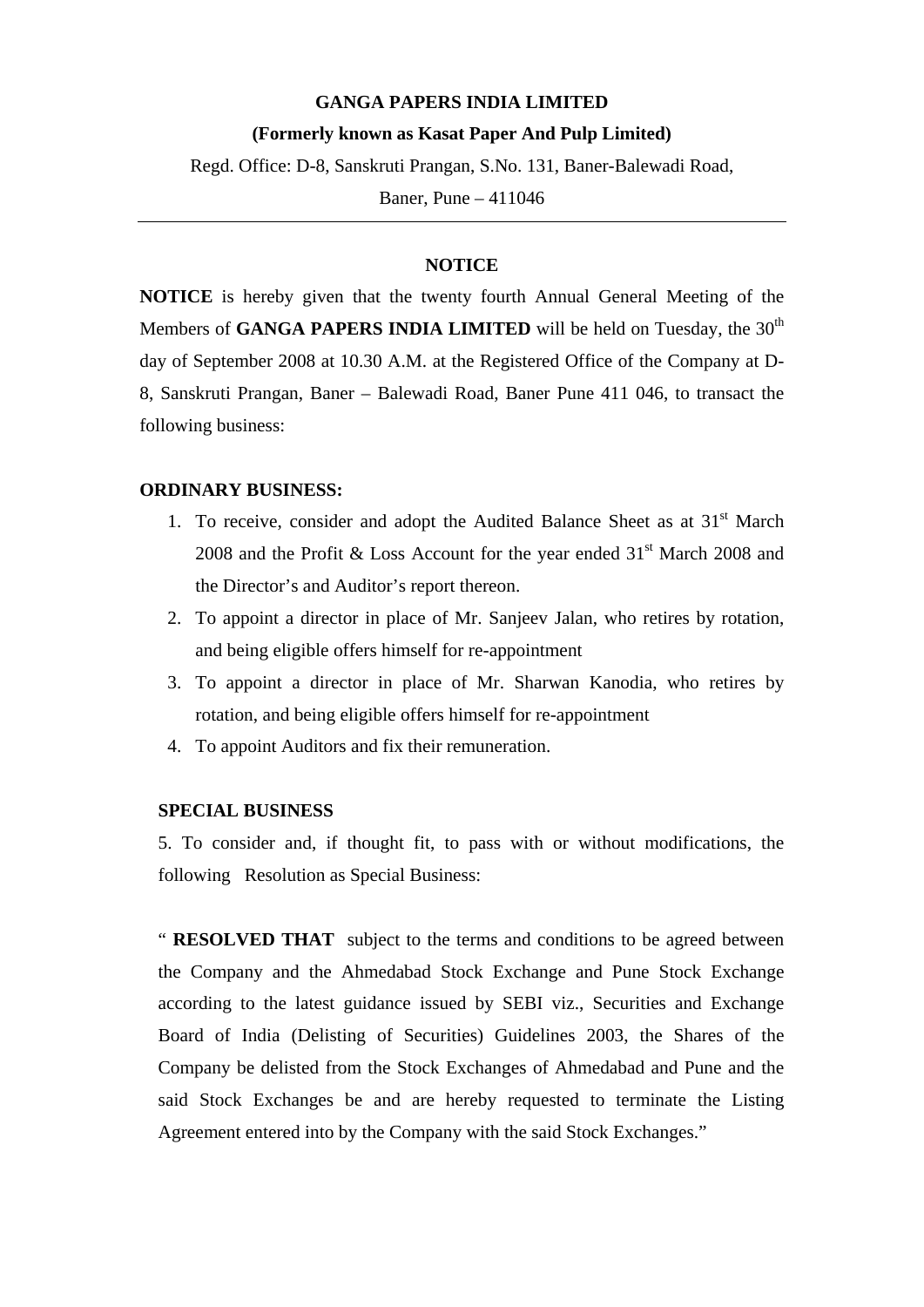"**RESOLVED FURTHER THAT** the Board of Directors of the Company be and is hereby authorized to do all such acts, deeds, matters and things to give effect to this resolution and resolve any question or difficulty that may arise in regard thereto in the interest of the Company."

# **For and on behalf of Board of Directors**

 SD/- Place : Pune Ramesh Choudhary Date :05.09.2008 Chairman

# **NOTES:**

- *1. A MEMBER ENTITLED TO ATTEND AND VOTE, IS ENTITLED TO APPOINT A PROXY TO ATTEND AND VOTE INSTEAD OF HIMSELF AND A PROXY NEED NOT BE A MEMBER OF A COMPANY. THE PROXY FORM SHOULD BE LODGED WITH THE COMPANY AT ITS REGISTERED OFFICE AT LEAST 48 HOURS BEFORE THE TIME OF THE MEETING.*
- *2. PROXIES, IN ORDER TO EFFECTIVE, MUST BE RECEIVED AT THE REGISTERED OFFICE OF THE COMPANY NOT LESS THAN 48 HOURS BEFORE THE COMMENCEMENT OF THE MEETING.*
- *3. ALL DOCUMENTS REFERRED TO IN THE NOTICE AND THE EXPLANATORY STATEMENT ARE OPEN FOR INSPECTION AT THE REGISTERED OFFICE OF THE COMPANY DURING THE OFFICE HOURS ON ALL DAYS EXCEPT SUNDAY AND PUBLIC HOLIDAYS, BETWEEN 11.00 A.M. TO 1.00 P.M. UP TO THE DATE OF ANNUAL GENERAL MEETING.*
- *4. MEMBERS, PLEASE NOTE THAT THE SHARE TRANSFER BOOKS AND REGISTER OF MEMBERS SHALL REMAIN CLOSED FROM 26th SEPTEMBER 2008 TO 30th SEPTEMBER 2008 (BOTH DAYS INCLUSIVE).*
- *5. THE EXPLANATORY STATEMENT PURSUANT TO SECTION 173(2) OF THE COMPANIES ACT, 1956 IS ANNEXED HERETO.*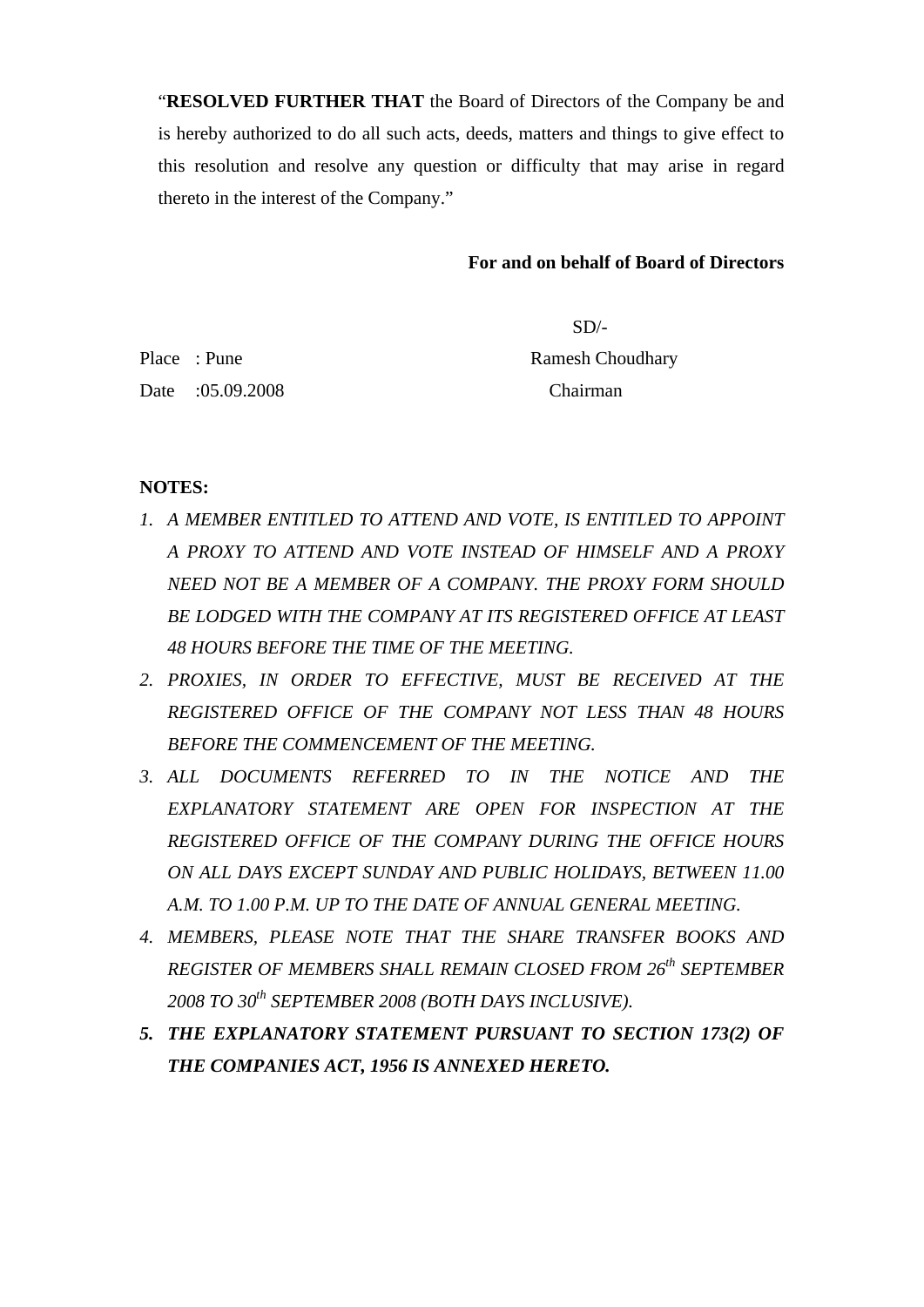# **EXPLANATORY STATEMENT PURSUANT TO SECTION 173(2) OF THE COMPANIES ACT ,1956:**

## **ITEM NO: 5**

As the Members are aware that the Company's equity shares are listed on the following Stock Exchanges:

- i. The Stock Exchange, Mumbai (BSE)
- ii. The Ahmedabad Stock Exchange (ASE)
- iii. The Pune Stock Exchange (PSE)

There are negligible numbers of shareholders/ members on the register of members located in region of Ahmedabad. It has been further observed that the shares of the Company have not been traded on The Ahmedabad Stock Exchange and Pune Stock Exchange for last several years .Your Directors are of opinion that termination of the Listing Agreement with the Ahmedabad & Pune Stock Exchanges would not cause any hardships to the shareholders as the Company's shares will continue to be listed on the Stock Exchange at Mumbai viz. Bombay Stock Exchange Ltd.

Hence, the Board of Directors has decided to delist the shares from the two Stock exchanges viz. Ahmedabad Stock Exchange and The Pune Stock Exchange.

Members are requested to approve the proposal by passing the special Resolution at Item No. 5 in view of revised SEBI guidelines.

None of the Directors of the Company is in any way interested or concerned in the resolution.

#### **For and on behalf of Board of Directors**

Place : Pune Ramesh Choudhary Date : 05.09.2008 Chairman

SD/-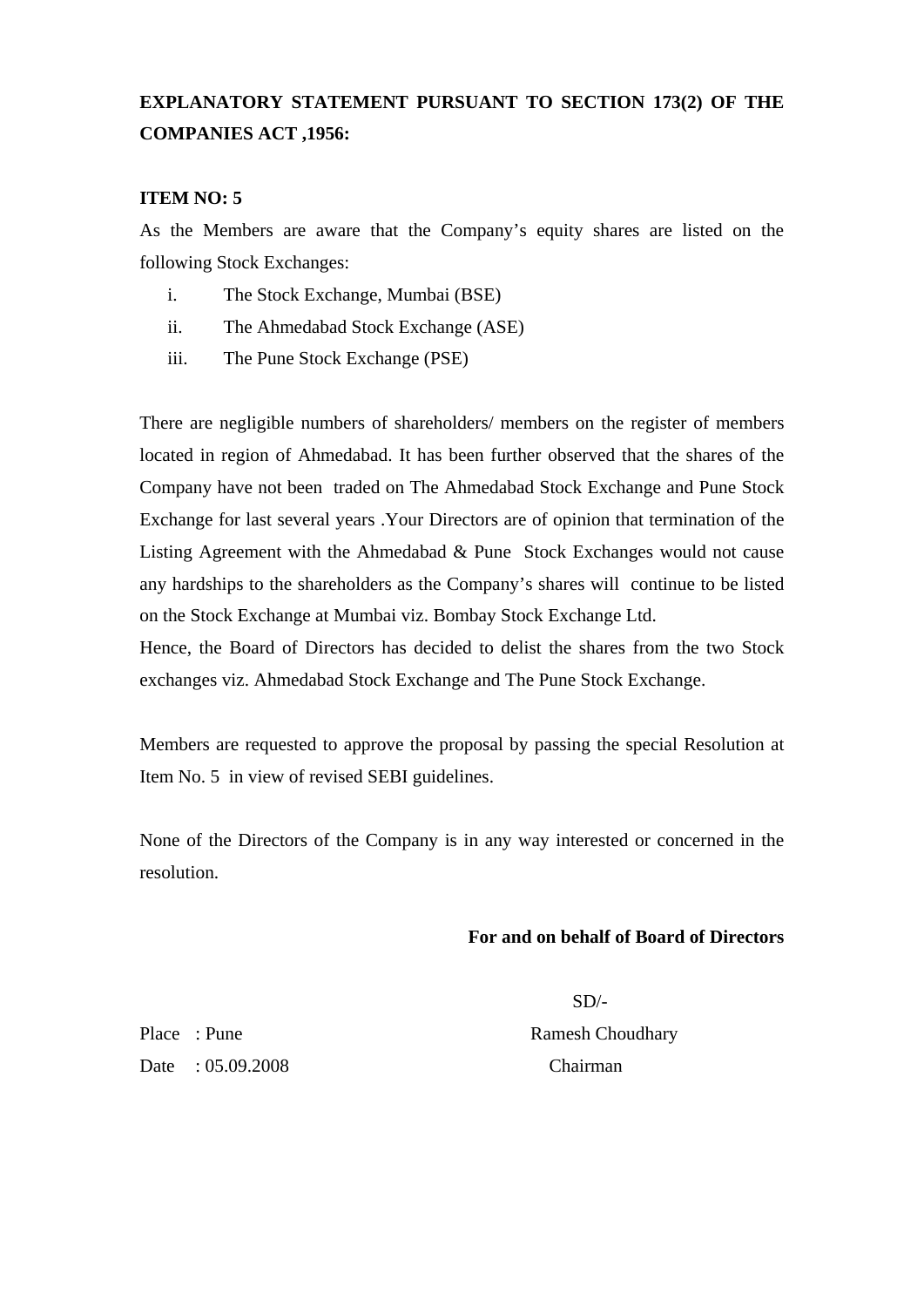# **ANNEXURE**

# **DETAILS OF DIRECTORS RETIRING BY ROTATION AT ANNUAL GENERAL MEETING:**

| <b>Particulars</b>                                                                                                                                                         | Mr. Sanjeev Jalan                | Mr. Sharwan Kanodia                  |
|----------------------------------------------------------------------------------------------------------------------------------------------------------------------------|----------------------------------|--------------------------------------|
| Date of Birth                                                                                                                                                              | 24.06.1976                       | 21.11.1951                           |
| Date of<br>Appointment                                                                                                                                                     | 02.12.2006                       | 02.12.2006                           |
| Qualifications                                                                                                                                                             | Bachelor's Degree in<br>Commerce | Bachelor's Degree in<br>Commerce     |
| Expertise in<br>Specific functional<br>area                                                                                                                                | Wide experience in<br>Finance    | Wide experience in paper<br>Industry |
| Directorship held<br>in other Public<br>Companies<br>(excluding Foreign<br>Companies)                                                                                      | <b>NIL</b>                       | <b>NIL</b>                           |
| Membership /<br>Chairmanships of<br>committees of<br>other Public<br>Companies<br>(including only<br><b>Audit Committee</b><br>and Shareholders<br>Grievance<br>Committee) | <b>NIL</b>                       | <b>NIL</b>                           |
| No. of Shares held<br>in the Company                                                                                                                                       | <b>NIL</b>                       | <b>NIL</b>                           |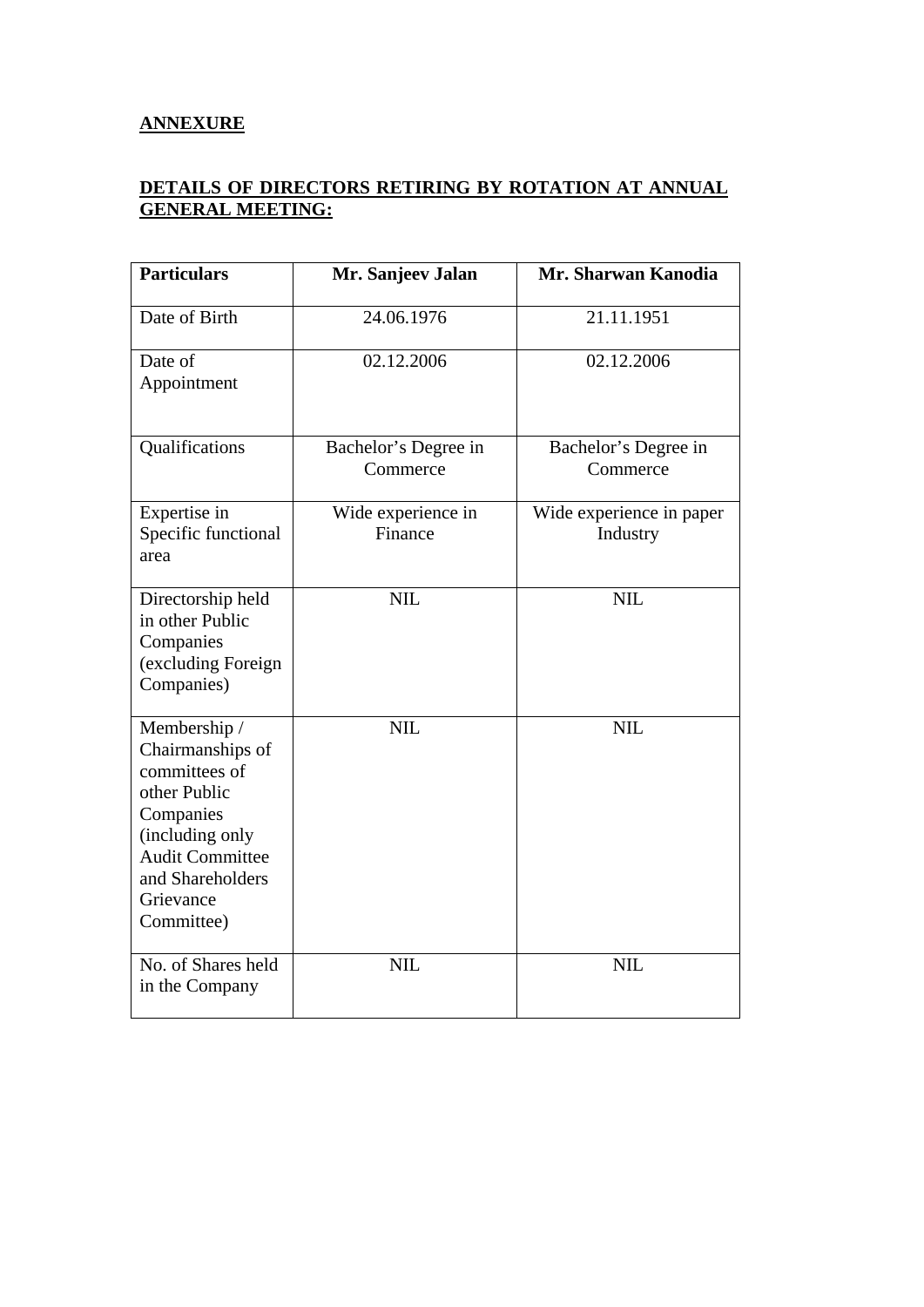## **DIRECTORS' REPORT**

#### **To**

# **THE MEMBERS**

Your Directors submit herewith the Twenty Fourth Annual Report and the Audited Statement of Accounts of the Company for the year ended  $31<sup>st</sup>$  March 2008.

# **PERFORMANCE OF THE COMPANY**

The financial performance of the company for the period under review was as follows: (Rs. in Lacs)

| <b>Particulars</b>                                  | 2007-08  | 2006-07 |
|-----------------------------------------------------|----------|---------|
|                                                     |          |         |
| <b>Total Income</b>                                 | 2346.92  | 677.75  |
| Profit (Loss) before Interest, Depreciation & Taxes | 237.59   | 149.32  |
| Less : Interest                                     | 59.86    | 11.18   |
| Less: Depreciation & Write Offs                     | 174.26   | 83.93   |
| Less: Tax                                           |          |         |
|                                                     |          |         |
| Deferred Tax                                        | $-33.07$ | 6.89    |
| <b>FBT</b>                                          | 0.32     | .15     |
|                                                     |          |         |
| Profit / (Loss) after Tax                           | 36.22    | 47.17   |
| Profit / (Loss) transferred to Balance Sheet        | 36.22    | 47.17   |

#### **OPERATIONS:**

The operations of the company are improving day by day and the management is striving to achieve its best the full production capacity. Due to the reason of plant being closed for 4 years, several machines are not running with full efficiency and so are being repaired/replaced as and when it is needed. You are very well aware of the fact that your company is a sick Company and is presently under the rehabilitation scheme of BIFR , whereby all the necessary steps are been taken very actively and aggressively to successfully revive the overall operations of the company so that it truly enhances stakeholders value.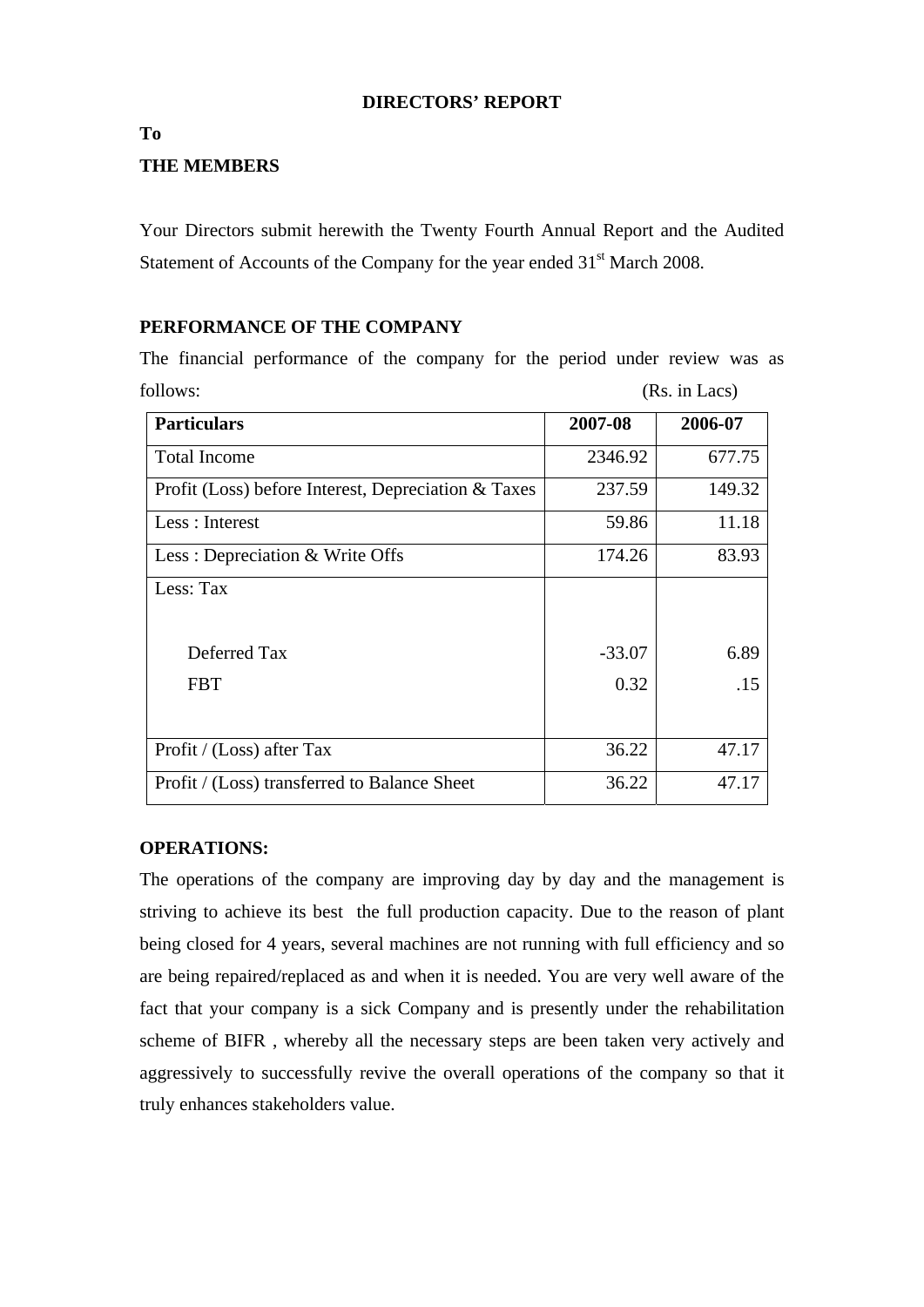Both the plants, PM1 and PM-2 are running satisfactorily and the production is also on the increasing trend. Your company has installed various equipments for the efficient running of the plant and is also now infusing more funds in replacing the old inefficient machines with the modern and new efficient machines to keep our per unit production cost very low. An order for new Boiler has been placed so as to reduce fuel cost and steam. Condensate system is also being changed and several other equipments are also being installed for improving production and quality.

The financial results of FY08 were not remarkable but are satisfactory, given the fact that the Plant was closed for so many years and the company is looking very positively towards the year ahead.

#### **FIXED DEPOSITS**

The company has not accepted any fixed deposits during the financial year under review.

#### **DIRECTORS**

During the year Mr. Sanjeev Jalan and Mr. Sharwan Kanodia, Directors of the Company will retire at the ensuing Annual General Meeting and are eligible to be reappointed. The Board recommends their reappointment.

#### **AUDITORS**

M/s V K Jindal & Co, Chartered Accountants, the Auditors of the Company will retire at Annual General Meeting and are eligible for re-appointment. The members are requested to appoint Auditors for the current year too.

#### **The observations made by Auditors are self explanatory**

#### **STATUTORY PARTICULARS:**

Particulars under Section 217(1)(e) of the Companies Act, 1956 to the extent applicable to the Company regarding conservation of energy, technology and foreign exchange earning and outgo is given as Annexure (I) to the Report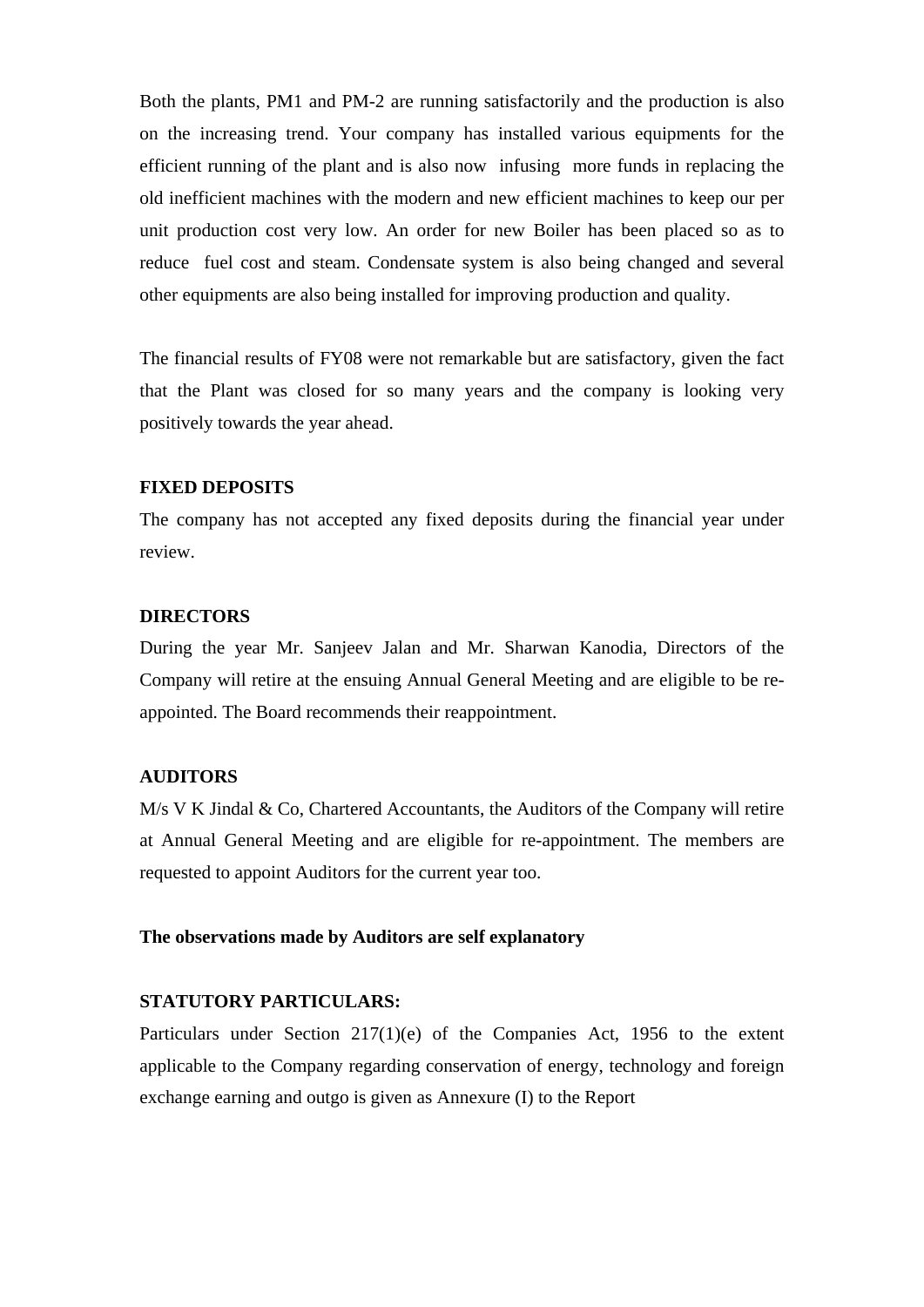# **PARTICULARS OF EMPLOYEES**

The Company does not have on its roll any employee drawing remuneration attracting the provisions of Section 217(2A) of the Companies Act, 1956 read with The Companies (Particulars of Employees) Amendment Rules, 1975.

# **MANAGEMENT'S DISCUSSION AND ANALYSIS**

A comprehensive Management's Discussion and Analysis Report is carried elsewhere in this Annual Report.

# **CORPORATE GOVERNANCE**

Pursuant to the clause 49 of the Listing agreements with the stock exchanges, a corporate governance report is made a part of this annual report.

# **DIRECTORS' RESPONSIBILITY STATEMENT**

The Board of Directors of your Company state:

- 1) That in the preparation of the annual accounts, the applicable accounting standards have been followed.
- 2) That the directors had selected such accounting policies and applied them consistently and made judgments and estimates that are reasonable and prudent so as to give a true and fair view of the state of affairs of the company at the end of the financial year and of the loss of the company for that period.
- 3) That the directors had taken proper and sufficient care for the maintenance of adequate accounting records in accounting records in accordance with the provisions of the Companies Act, 1956 safeguarding the assets of the Company and for preventing and detecting fraud and other irregularities.
- 4) That the directors had prepared the annual accounts on a going concern basis.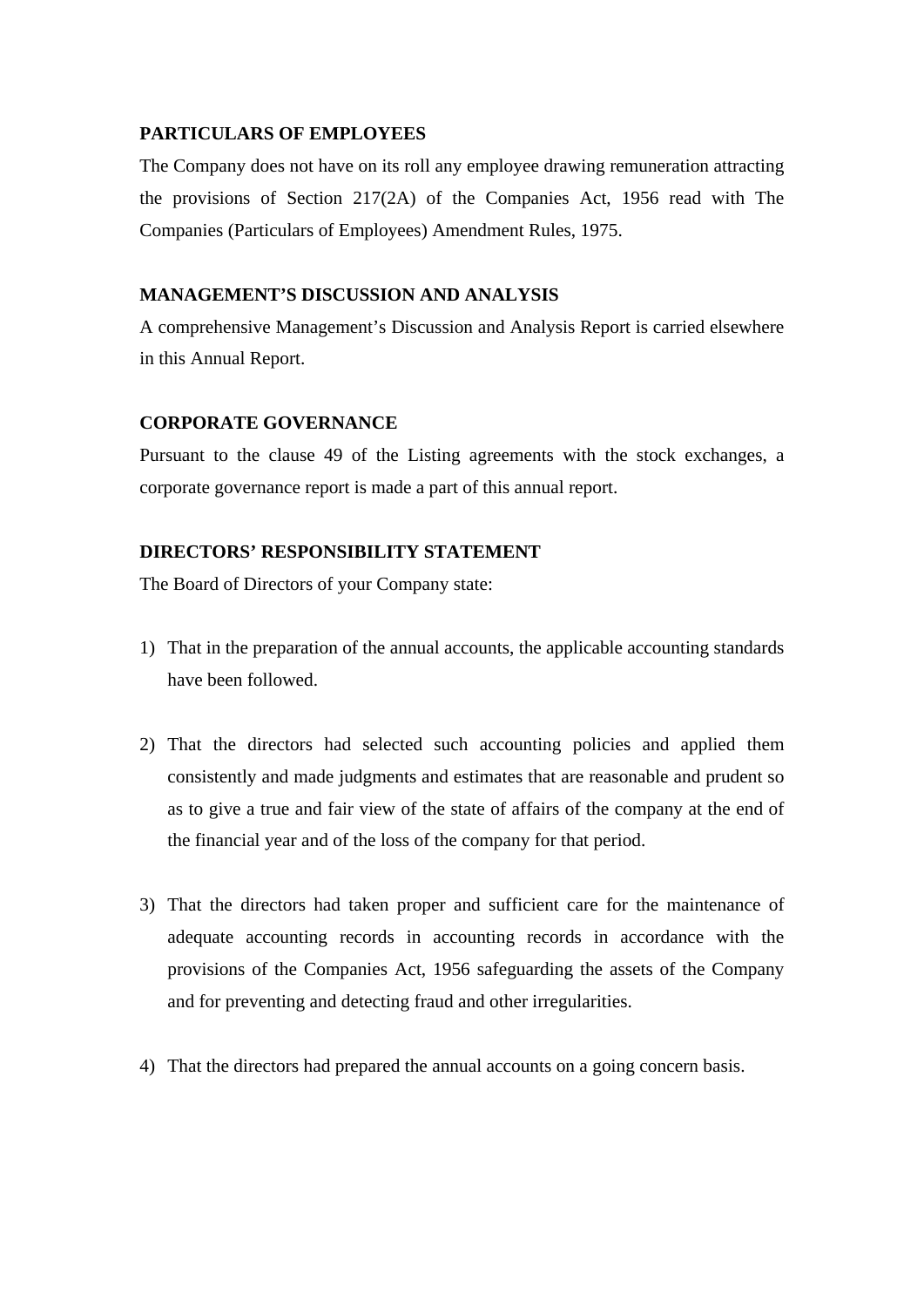# **ACKNOWLEDGMENT**

Your Directors thank Customers, Suppliers, Members, and Employees for their continued support. Your directors also gratefully acknowledge the co-operation and assistance received from Industrial Development Bank of India, Bank of India, Central and State Government authorities for their continued support and valuable assistance.

Your Directors would like to record their thanks and appreciation to the efforts of each and every employee of the company for their support.

# **For and on behalf of Board of Directors**

**Date : 05.09.2008 Chairman** 

 **SD/- Place : Pune Ramesh Chaudhary Ramesh Chaudhary**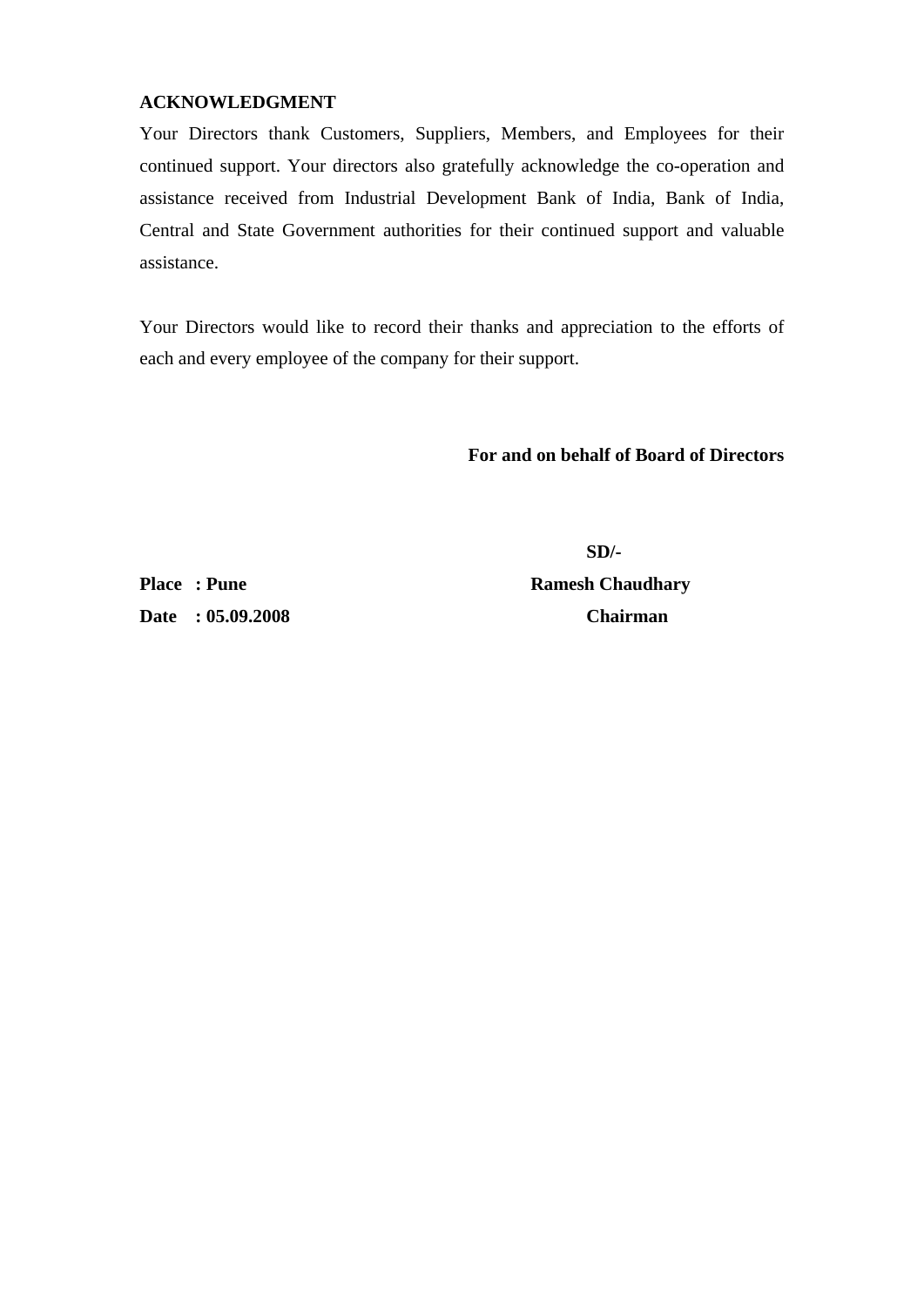# **ANNEXURE (I) TO THE DIRECTORS' REPORT**

Particulars under Companies (Disclosure of particulars in the reports of Board of Directors) Rules, 1988 for the year ended 31<sup>st</sup> March 2008.

## **1. CONSERVATION OF ENERGY**

- a) Energy Conservation Measures Taken:
	- I. Variable Frequency Drives installed in order to save power
	- II. Various old power consuming equipments are being replaced by new equipments.
	- III. Old DC Drives on machine are replaced by new Drives with HMI system.
- b) Additional investment and proposals, if any, being implemented for reduction of consumption of energy:

Approx Rs.50 lacs .

c) Impact of the measures (a)  $\&$  (b) above for reduction of energy consumption and consequent impact on the cost of production of goods:

The Company will achieve savings in energy consumption.

d) Total energy consumption and energy consumption per unit of production as Form A of the Annexure to the rules in respect of industry specified in the Schedule thereto: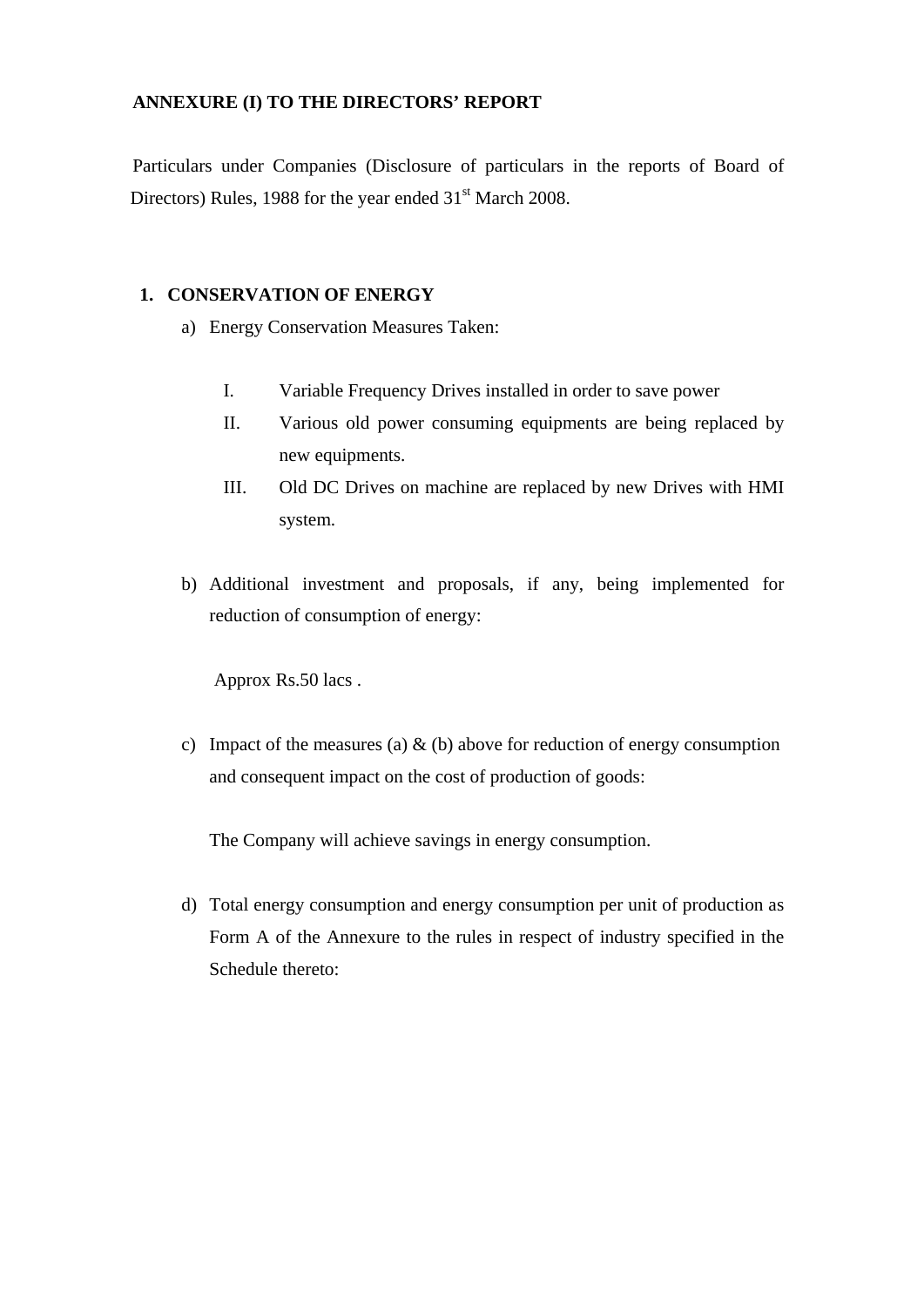# **FORM A**

|                                          | <b>Current Year</b> | <b>Previous Year</b> |
|------------------------------------------|---------------------|----------------------|
| <b>A. Power and Fuel Consumption</b>     |                     |                      |
| 1. Electricity                           |                     |                      |
|                                          |                     |                      |
| (a) Purchased                            |                     |                      |
| Unit                                     | 5407549kwh          | 4080500kwh           |
| <b>Total Amount</b>                      | 29163512            | 17954200             |
| Rate/unit                                | 5.4                 | 4.4                  |
| (b) Own Generation                       |                     |                      |
| <b>Through Diesel Generator</b><br>(i)   |                     |                      |
| (ii)<br>Through steam turbine /          | 2244900 kwh         | 692300 kwh           |
| generator                                |                     |                      |
| 2. Coal (specify quality and where used) |                     |                      |
| Quantity (tones)                         | 5355 MT             | 1632 MT              |
| <b>Total Cost</b>                        | Rs. 18776695/-      | Rs. 5320320/-        |
| <b>Average Rate</b>                      | Rs.3506 per MT      | Rs.3260 per MT       |
|                                          |                     |                      |
| 3. Furnace Oil                           | <b>NiL</b>          | Nil                  |
|                                          |                     |                      |
| 4. Others                                |                     |                      |
|                                          | Nil                 | <b>Nil</b>           |
| B. Consumption per unit of production    |                     |                      |
| Products (with details) unit             |                     |                      |
| Electricity                              | 603.9 unit/MT       | 816.75 unit/ MT      |
| Furnace Oil                              |                     |                      |
| Coal (specify quality)                   | 422.6 kg / MT       | 326 kg / MT          |
| Others (specify)                         |                     |                      |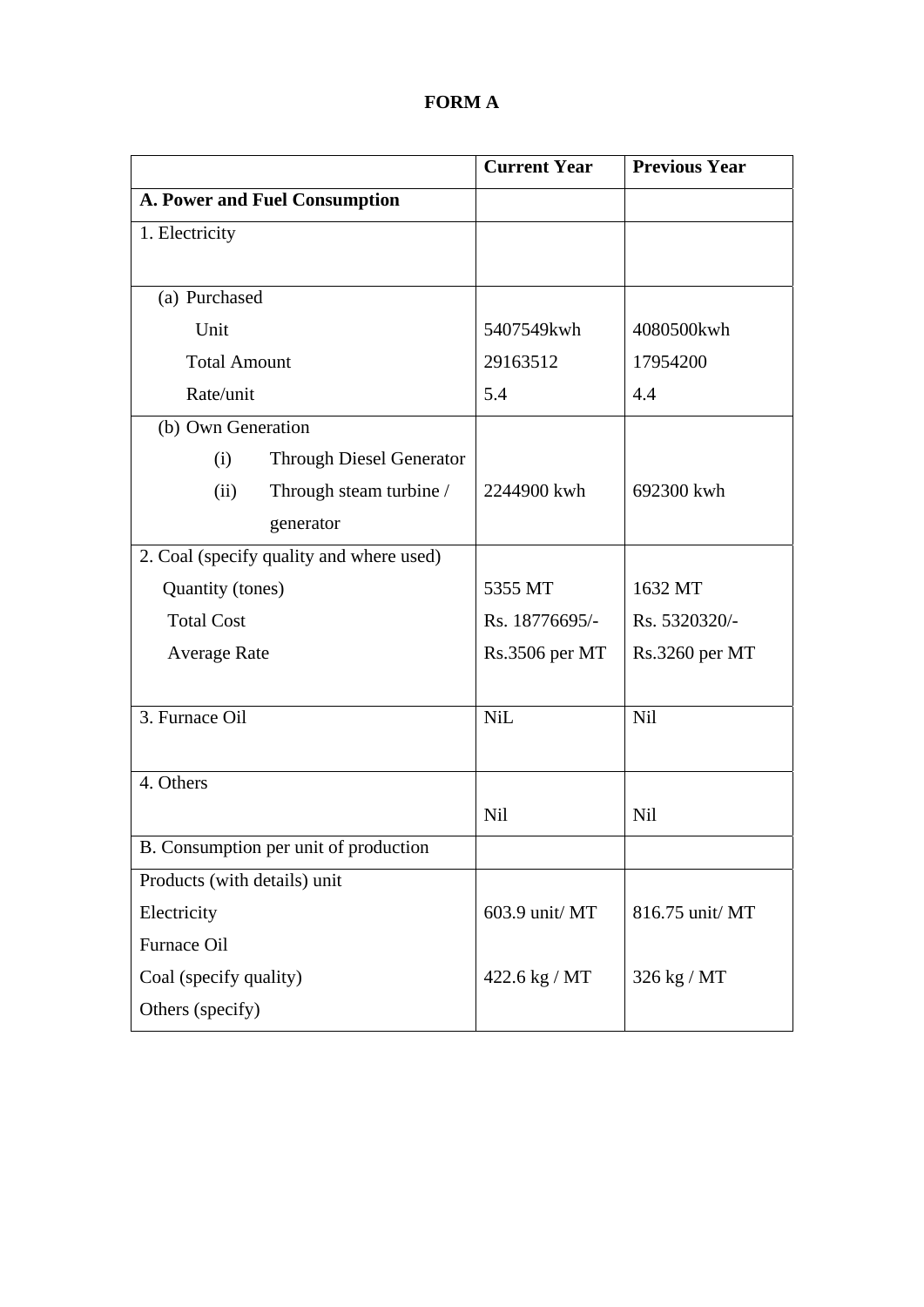# **2. TECHNOLOGY ABSORPTION**

Efforts made in technology absorption as per Form-B of the Annexure to the Rules:

- 1. Research & Development  $(R & D)$ 
	- a) Specific areas in which R & D carried out by the Company: None
	- b) Benefits derived as a result of the above R & D: Not Applicable
	- c) Future plan of action: Not yet finalized
	- d) Expenditure on R & D : Nil
- 2. Technology absorption, adaptation and innovation: NIL
	- a) Efforts in brief, made towards technology absorption, adaptation and innovation:N.A.
	- b) Benefits derived as a result of the above efforts:N.A.
	- c) Technology imported during the last five years: N.A.

# **3 FOREIGN EXCHANGE EARNINGS & OUTGO**

- a) The Company has not commenced any major export activities and the earnings in foreign currency during the year under review was NIL
- b) Total CIF Value of Imports during the year was Rs. 9,33,50,798/-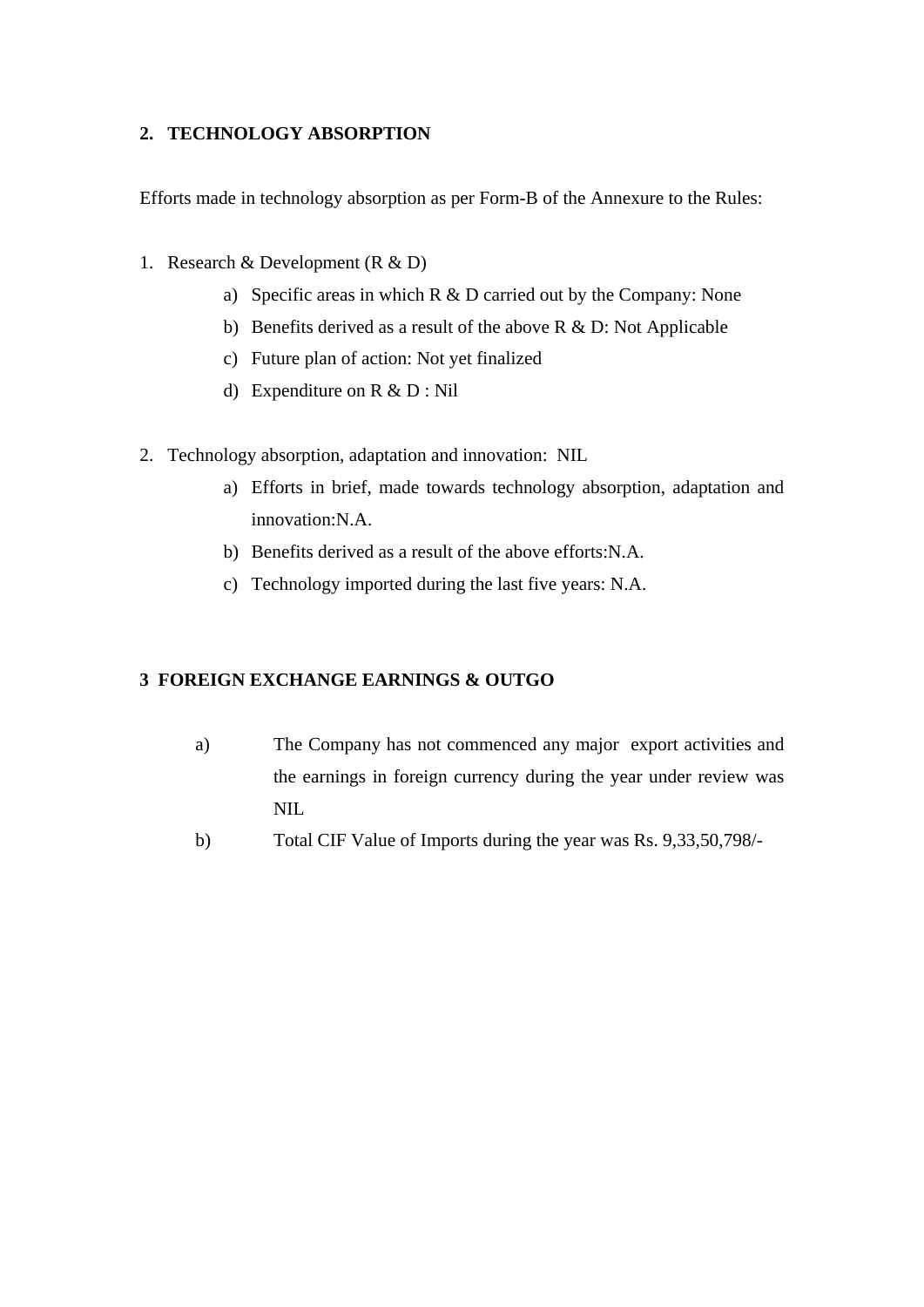# **MANGEMENT DISCUSSION& ANALYSIS REPORT**

#### INDUSTRY STRUCTURES & DEVELOPMENTS

The year 2007-08 was a year of mixed fortune for the developing economies of the world. The second half of the year saw a slow down in the economies because of various reasons viz. rising oil prices, commodity prices, high interest rates etc. The manufacturing sector registered a growth of 9.2% as against 12.5% in the previous year. Inflation was on higher side in India and seems to go still further. Paper industry also faced mixed reactions during the year.

#### OPERATIONS & FINANCIAL PERFORMANCE

The operations of the Company are improving day by day and the management is very aggressively striving to achieve the full production capacity. Due to the reason of plant being closed for 4 years, several machines are not running with full efficiency and so are being replaced as and when they are needed. You are very well aware of the fact that your company is a sick company and is presently under the rehabilitation scheme of BIFR , whereby all the necessary steps are been taken very actively and aggressively to successfully revive the overall operations of the company so that it truly become shareholders Blue chip stock.

Both the plants PM1 and PM-2 are running satisfactorily and the production is also on the increasing trend. Your company has installed various equipments for the efficient running of the plant and is also now aggressively infusing funds in replacing the old inefficient machines with the modern and new efficient machines to keep our per unit production cost very low. An order for new Boiler has been placed so as to reduce the fuel cost and steam. Condensate system is also being changed and several other equipments are also being installed for improving production and quality.

The financial results of FY08 were not remarkable but are satisfactory, given the fact that the Plant was closed for so many years and the company is looking very positively towards the year ahead.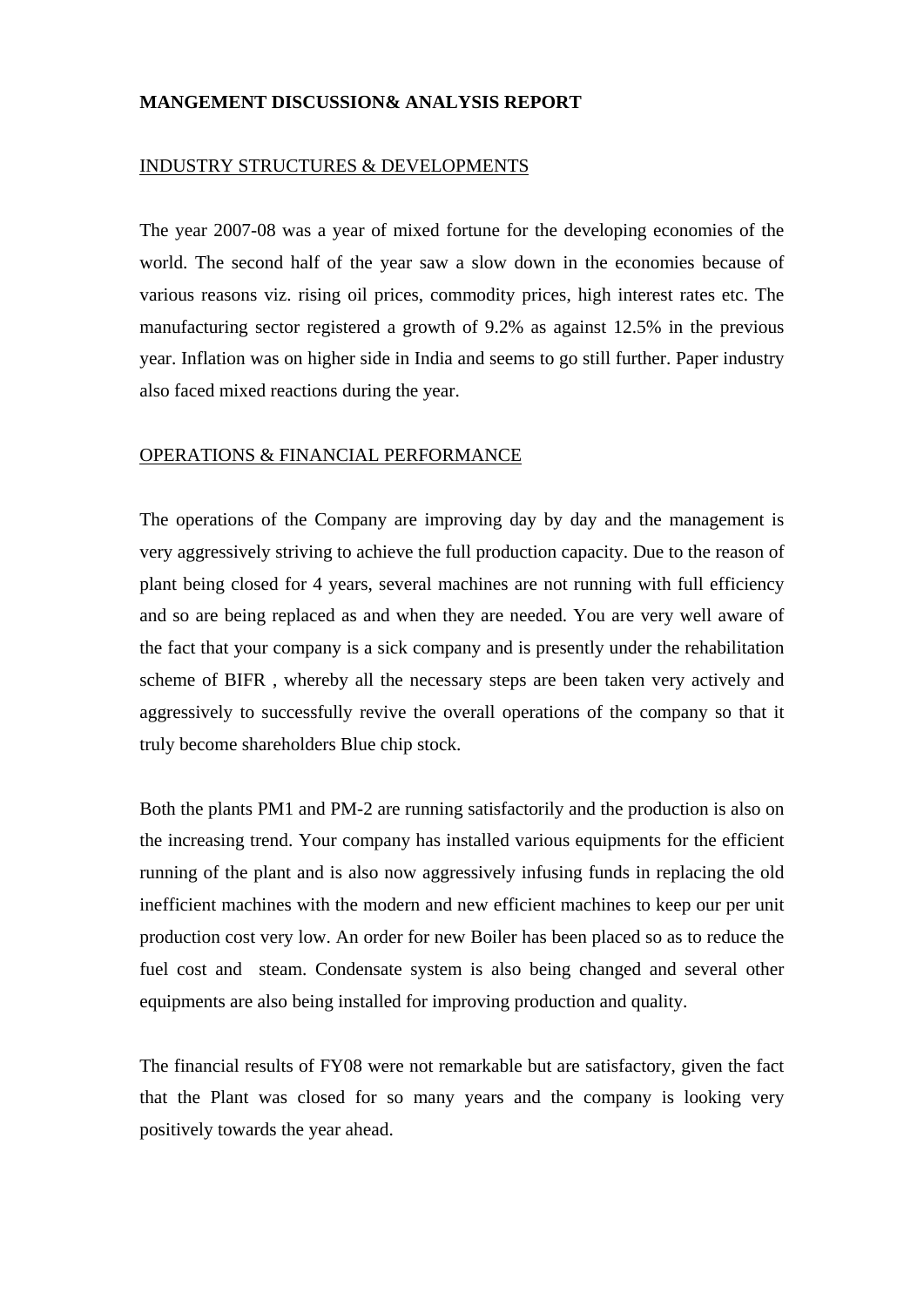# INTERNAL CONTROL SYSTEM & THEIR ADEQUACY

Company has started adequate internal control system to safeguard all assets of the Company and detect frauds or irregularities, if any. The internal control systems are designed to ensure reliability in financial records and other records for preparing financial information.

# **OUTLOOK**

During the year under review, we have successfully operated the plant and kept the trend of production on the higher side. We hope to grow even faster during next financial year. Ganga Papers India Ltd.(GPIL) commits you that we will put all our efforts not only to successfully run this plant but to make your company one of the highest paper producing company in India as we say that "Making Paper is our Passion"

# CAUTIONARY STATEMENT

Statements in this Management Discussion and Analysis, describing the Company's objectives, projections, estimates and expectations may be "forward looking statements" within the meaning of applicable laws and regulations. Actual result might differ materially from those either expressed or implied.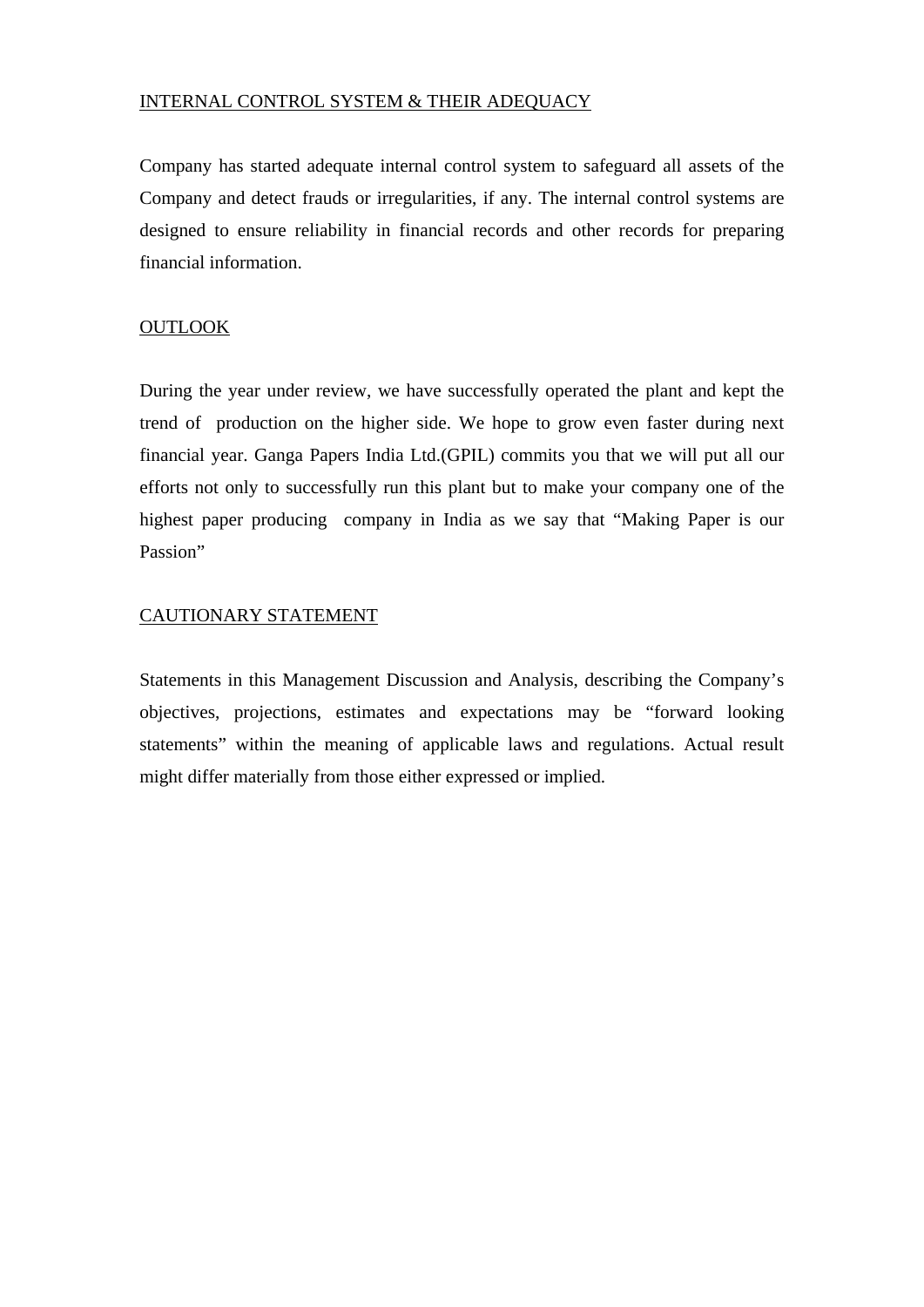**"Corporate governance is about working ethically and finding a balance between economic and social goals. It includes the ability to function profitability while obeying laws, rules and regulation."** 

#### **Corporate Governance Philosophy:**

The company's philosophy on Corporate Governance aims to achieve excellence in corporate governance by following the principles of transparency, accountability and integrity in functioning, so as to constantly enhance value for all stakeholders and fulfill the social obligation entrusted upon the corporate sector.

The Board of Director is the core of our corporate governance practice and oversees how the management serves and protects the long term interests of all stakeholders. We believe that an active, well informed and independent Board is necessary to ensure highest standards of Corporate Governance.

This chapter of the Report, plus the information given under the Management Discussion and analysis and Shareholder Information constitutes the report on Corporate Governance for the year 2007-2008.

#### **I. Board of Directors**

#### **A. Size and Composition of the Board**

The current policy of the Company is to have an appropriate mix of Executive and independent Directors to maintain the independence of the Board, and to separate the Board function of governance and management.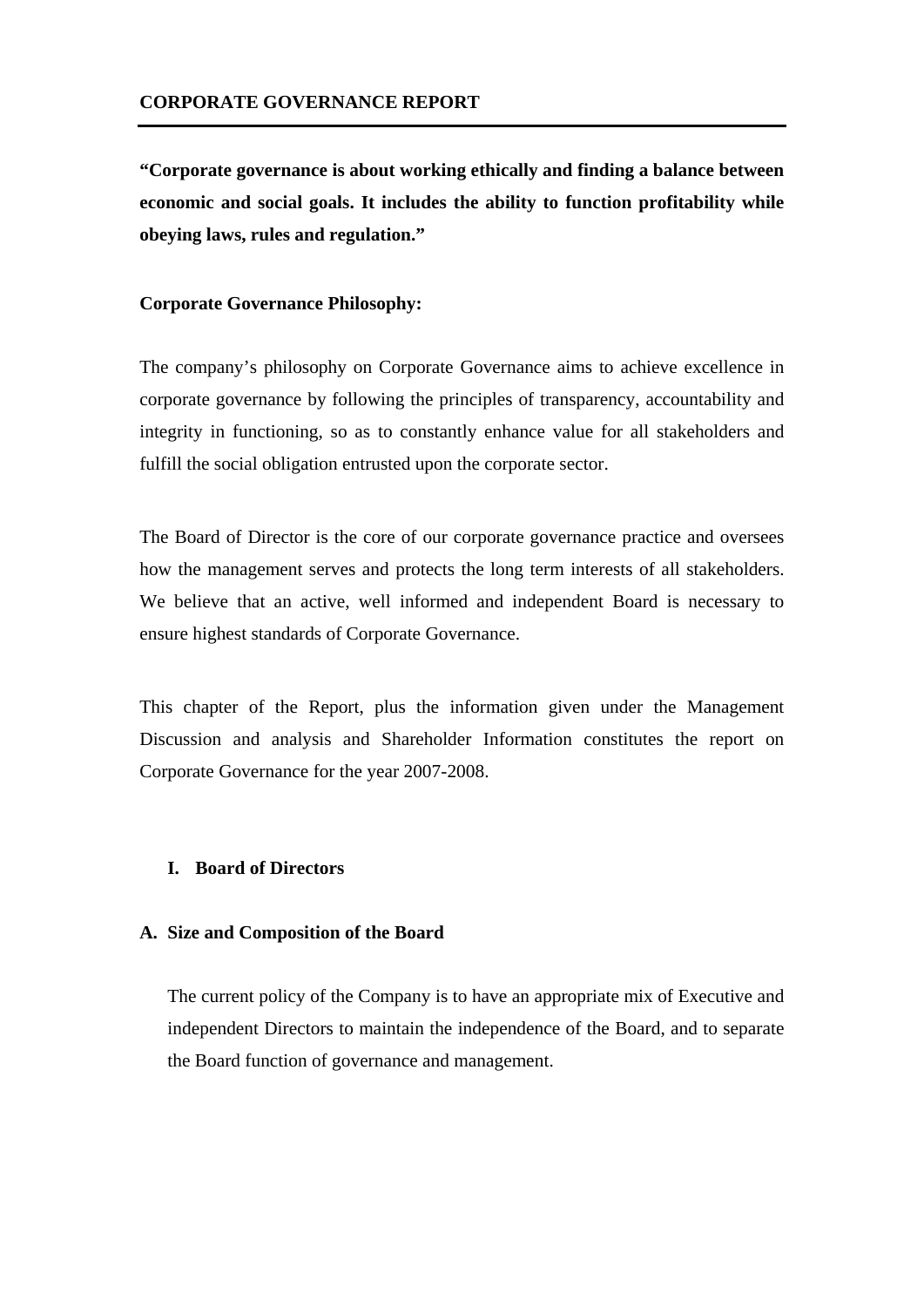The Board consists of 7 (Seven) members. Mr. Ramesh Chaudhary is non executive Chairman and Mr. Sandeep Kanoria is Managing Director, rest 5 (five) directors are all Non executive Directors out of which 3 (three) are independent Directors.

Composition of the Board and Directorship held during fiscal 2007-08

| Name of the Director    | Designation   | Category  | No. of     | No.<br>of    | $\sigma$<br>No. |
|-------------------------|---------------|-----------|------------|--------------|-----------------|
|                         |               |           | directo    | Committe     | Committ         |
|                         |               |           | $rships*$  | e            | ees             |
|                         |               |           |            | Membersh     | Chairman        |
|                         |               |           |            | ip**         | ship **         |
| <b>Ramesh Chaudhary</b> | Chairman      | Non       | <b>NIL</b> | $\text{NIL}$ | <b>NIL</b>      |
|                         |               | Executive |            |              |                 |
| Sandeep Kanoria         | Managing      | Executive | NIL        | <b>NIL</b>   | <b>NIL</b>      |
|                         | Director      |           |            |              |                 |
| Amit Chaudhary          | Director      | Non       | $NIL$      | NIL          | <b>NIL</b>      |
|                         |               | Executive |            |              |                 |
| Sanjeev Jalan           | Director      | Non       | <b>NIL</b> | <b>NIL</b>   | <b>NIL</b>      |
|                         | (Independent) | Executive |            |              |                 |
| Sharwan Kanodia         | Director      | Non       | $NIL$      | <b>NIL</b>   | <b>NIL</b>      |
|                         | (Independent) | Executive |            |              |                 |
| Prabir Sadhu            | Director      | Non       | <b>NIL</b> | <b>NIL</b>   | <b>NIL</b>      |
|                         | (Independent) | Executive |            |              |                 |
| <b>Shrikant Kasat</b>   | Director      | Non       | <b>NIL</b> | <b>NIL</b>   | <b>NIL</b>      |
|                         |               | Executive |            |              |                 |

#### **Note:**

\* excluding other private, foreign and companies registered under section 25 of the Companies Act, 1956

\*\*As required by clause 49 of Listing Agreement, the disclosure includes membership/ Chairpersonship of audit committee and investor grievance committee in Public Companies

None of the Directors on the Board is a member of more than 10 Board level committees of public companies in which they are Directors, nor is Chairman of more than five such committees.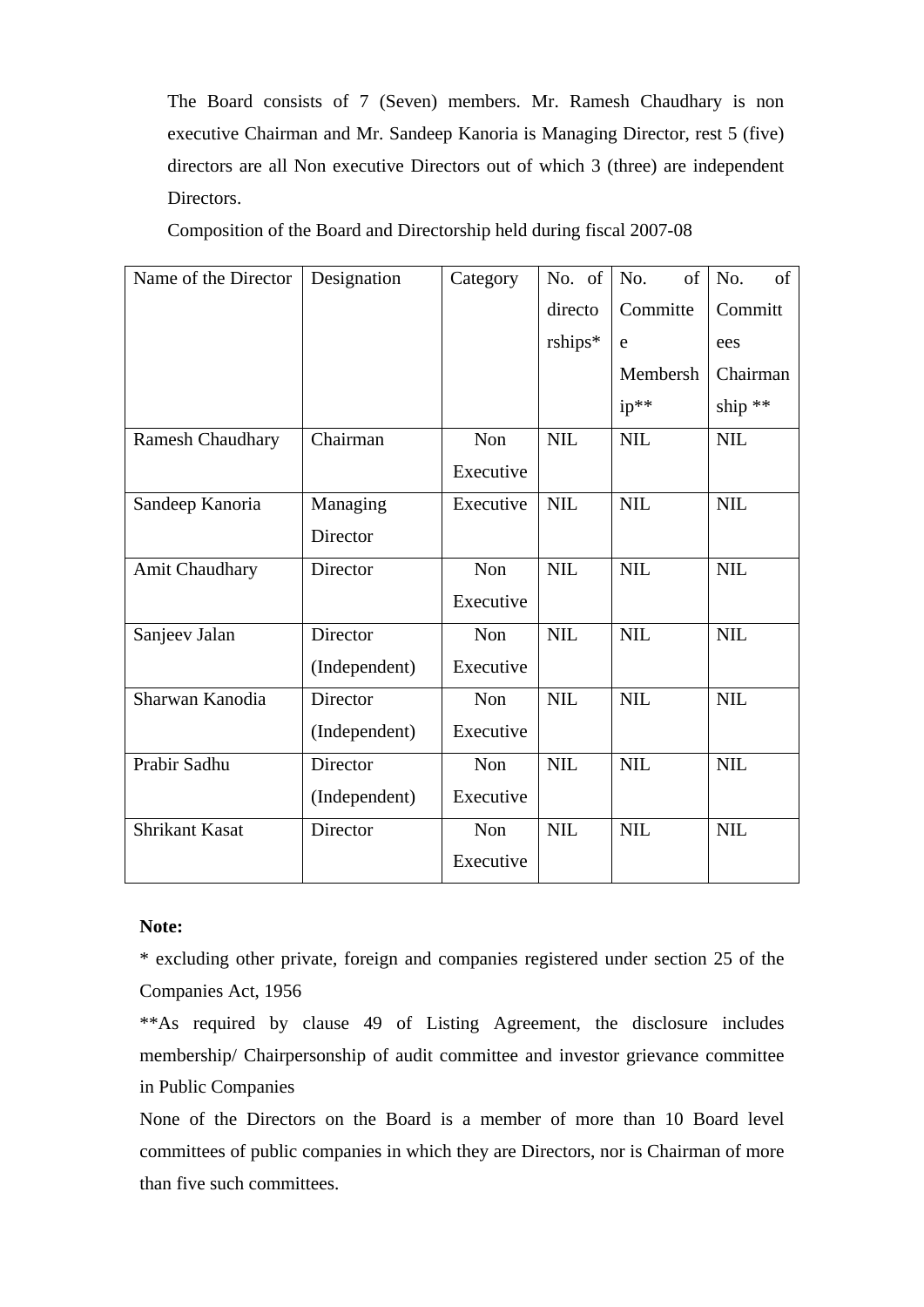#### **B. Board Meetings**

The Board meets at least once a quarter to review the quarterly results and other items on the agenda, an also on the occasion of the annual Shareholders' meeting. Additional meeting are held, when necessary. Every Board Meeting is free to suggest items for inclusion in the agenda.

Ten (10) Board Meetings were held during the year ended March 31, 2008. These were held on June 08, 2007; June 30, 2007; July 31, 2007; August 07, 2007; August 24, 2007; September 29, 2007; October 30, 2007; December 21, 2007; January 29, 2008 and March 23, 2008

#### **Directors' Attendance Record.**

Table 1 gives the composition of the Board, the category of the Directors and their attendance record.

| of<br>Name | Designation   | Category      | Board<br>No. of | Whether                    |
|------------|---------------|---------------|-----------------|----------------------------|
| Director   |               |               | Meetings        | attended<br>the            |
|            |               |               | attended        | last AGM held              |
|            |               |               |                 | September<br><sub>on</sub> |
|            |               |               |                 | 29,2007                    |
| Ramesh     | Chairman      | Non Executive | 10              | Yes                        |
| Chaudhary  |               |               |                 |                            |
| Sandeep    | Managing      | Executive     | 10              | Yes                        |
| Kanoria    | Director      |               |                 |                            |
| Amit       | Director      | Non Executive | 10              | Yes                        |
| Chaudhary  |               |               |                 |                            |
| Sanjeev    | Director      | Non Executive | 10              | Yes                        |
| Jalan      | (Independent) |               |                 |                            |
| Sharwan    | Director      | Non Executive | 10              | Yes                        |
| Kanodia    | (Independent) |               |                 |                            |

| 1 I D |  |
|-------|--|
|-------|--|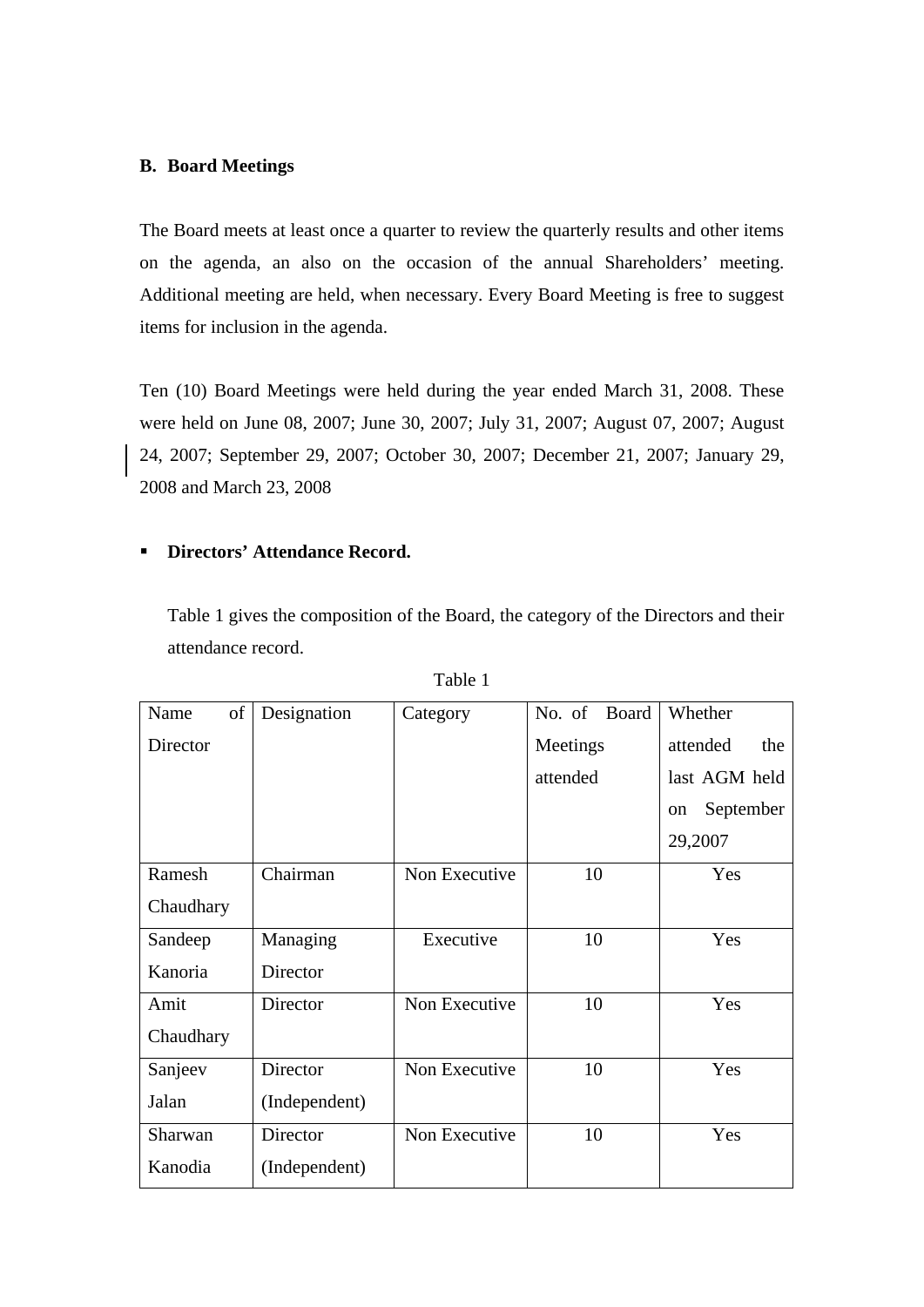| Prabir   | Director      | Non Executive | No |
|----------|---------------|---------------|----|
| Sadhu    | (Independent) |               |    |
| Shrikant | Director      | Non Executive | No |
| Kasat    |               |               |    |

## **Information placed before the Board**.

 The information as required under Annexure IA to Clause 49 is being made available to the Board. The Company did not have any pecuniary relationship or transactions with Non-Executive Directors during the year.

# **Discussion with Independent Directors'**

The Board policy is to regularly have separate meeting with independent Directors to update them on all business-related issues and new initiatives. In such meeting, the executive director and other member of the senior management make presentation on relevant issues.

In addition, our Independent Directors meet periodically in an executive session.

# **C. Board Committees**

 Currently, the Board has three committees: Audit Committee, Remuneration Committee, Investor Grievance Committee.

 The Chairman of the Board, in consultation with the Committee Chairperson, determine the frequency and duration of the Committee meetings.

# **1. Audit Committee**

 The terms of reference of the Audit Committee are in accordance with Section 292 A of the Companies Act, 1956 and the items listed in clause 49 (II) (D) and (E) of Listing Agreement inter alia, include overseeing financial reporting processes,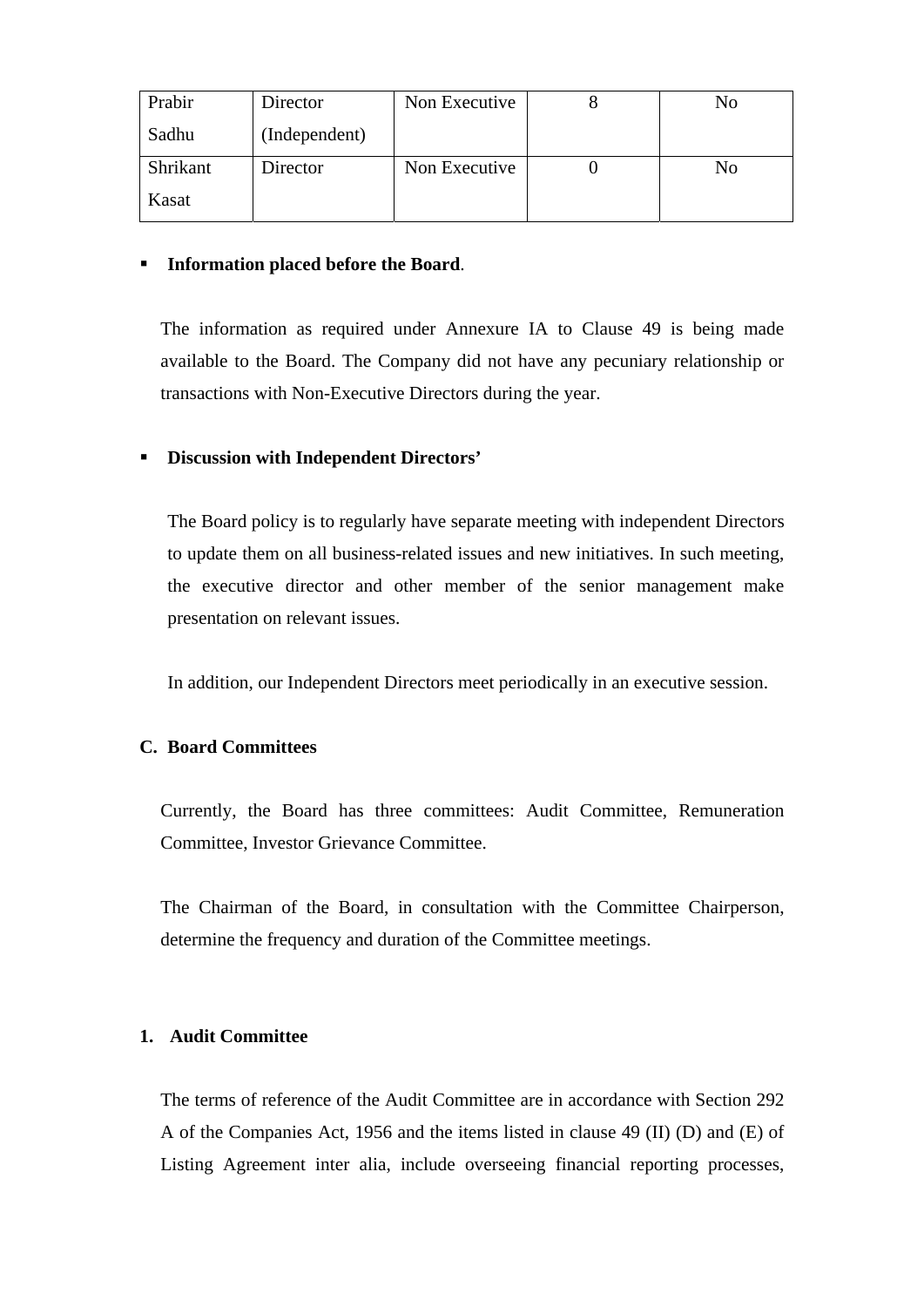reviewing periodic financial results, financial statements and adequacy of internal control systems with the Management and adequacy of internal audit functions, discussions with the auditors about the scope of audit including the observations of the auditors and discussion with internal auditors on any significant findings.

 The Audit Committee consists of three non executive directors, out of which two are independent, non executive directors. The Chairman of the committee is an independent non executive director. The composition of the Audit Committee with there attendance is as follows:

| Sr. No.        | <b>Name</b>            | <b>Designation</b> | Category    | No.             | of $\vert$ No.<br>of |
|----------------|------------------------|--------------------|-------------|-----------------|----------------------|
|                |                        |                    |             | <b>Meetings</b> | <b>Meetings</b>      |
|                |                        |                    |             | <b>Held</b>     | <b>Attended</b>      |
| $\mathbf{1}$   | Sanjeev Jalan          | Chairman           | (Non        | $\overline{4}$  | $\overline{4}$       |
|                |                        |                    | Executive   |                 |                      |
|                |                        |                    | Independent |                 |                      |
|                |                        |                    | Director)   |                 |                      |
| $\overline{2}$ | Sharwan Kanodia Member |                    | (Non        | $\overline{4}$  | $\overline{4}$       |
|                |                        |                    | Executive   |                 |                      |
|                |                        |                    | Independent |                 |                      |
|                |                        |                    | Director)   |                 |                      |
| 3              | <b>Amit Chaudhary</b>  | Member             | (Non        | $\overline{4}$  | $\overline{4}$       |
|                |                        |                    | Executive   |                 |                      |
|                |                        |                    | Director)   |                 |                      |

Four Audit Committee meetings were held during the year on June 30, 2007; July 31, 2007; October 30, 2007 and January 29, 2008.

## **REMUNERATION COMMITTEE**

 The remuneration committee is responsible to periodically review the remuneration structure for the members of the board, considering and finalizing the remuneration and commission payable to the Managing Director and recommending to the Board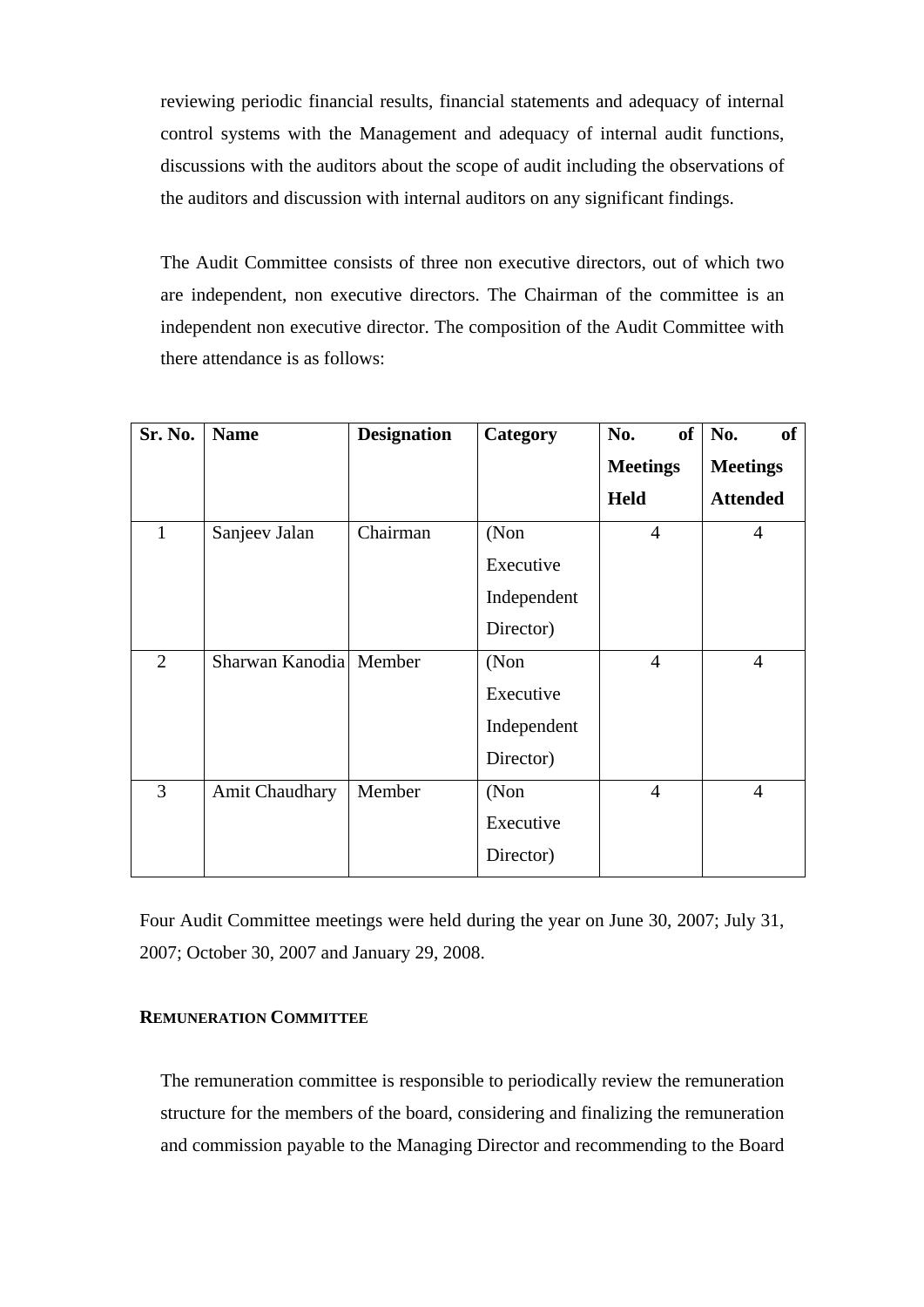of directors and such other matters as the Board may from time to time request the remuneration committee to examine and recommend / approve.

 The remuneration committee consists of three non executive directors and all three are independent. The Chairman of the committee is an independent non executive director. The composition of the remuneration committee with their attendance is as follows:

| Sr.            | <b>Name</b>   | <b>Designation</b> | Category    | No.<br><b>of</b> | No.<br>of       |
|----------------|---------------|--------------------|-------------|------------------|-----------------|
| No.            |               |                    |             | <b>Meetings</b>  | <b>Meetings</b> |
|                |               |                    |             | <b>Held</b>      | <b>Attended</b> |
| $\mathbf{1}$   | Sanjeev Jalan | Chairman           | (Non        | $\overline{2}$   | $\overline{2}$  |
|                |               |                    | Executive   |                  |                 |
|                |               |                    | Independent |                  |                 |
|                |               |                    | Director)   |                  |                 |
| $\overline{2}$ | Sharwan       | Member             | (Non        | $\overline{2}$   | $\overline{2}$  |
|                | Kanodia       |                    | Executive   |                  |                 |
|                |               |                    | Independent |                  |                 |
|                |               |                    | Director)   |                  |                 |
| 3              | Amit          | Member             | (Non        | $\overline{2}$   | $\overline{2}$  |
|                | Chaudhary     |                    | Executive   |                  |                 |
|                |               |                    | Director)   |                  |                 |

 Two Remuneration Committee meetings were held during the year on July 31, 2007 and January 29, 2008.

# **3. Shareholders Grievance Committee**

 Our Shareholders Grievance Committee comprises of three Non Executive Directors out of which two are independent. The Chairman of the committee is an independent non executive director. The Committee has mandate to review and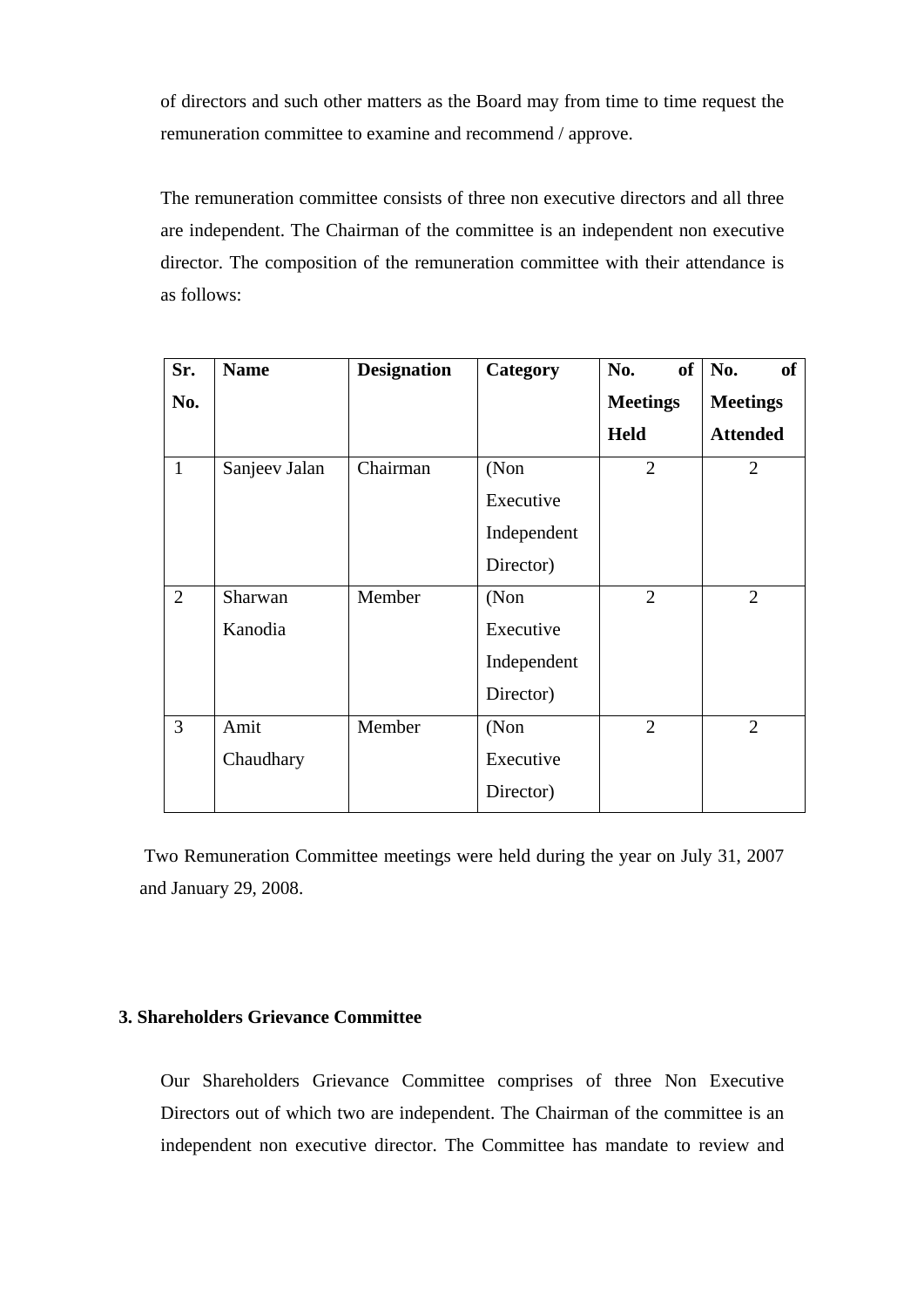redress shareholder grievance. The composition of the Shareholders Grievance Committee with there attendance is as follows:

| Sr. No.        | <b>Name</b>           | <b>Designation</b> | Category        | <b>of</b><br>No. | No.<br><b>of</b> |
|----------------|-----------------------|--------------------|-----------------|------------------|------------------|
|                |                       |                    |                 | <b>Meetings</b>  | <b>Meetings</b>  |
|                |                       |                    |                 | <b>Held</b>      | <b>Attended</b>  |
| 1              | Sharwan Kanodia       | Chairman           | (Non Executive) | $\overline{4}$   | $\overline{4}$   |
|                |                       |                    | Independent     |                  |                  |
|                |                       |                    | Director)       |                  |                  |
| $\overline{2}$ | Sanjeev Jalan         | Member             | (Non Executive) | $\overline{4}$   | $\overline{4}$   |
|                |                       |                    | Independent     |                  |                  |
|                |                       |                    | Director)       |                  |                  |
| 3              | <b>Amit Chaudhary</b> | Member             | (Non Executive) | $\overline{4}$   | $\overline{4}$   |
|                |                       |                    | Director)       |                  |                  |

 Four investor grievance Committee meetings were held during the year on June 30, 2007; July 31, 2007; October 30, 2007 and January 29, 2008

# **Name Designation and Address of the Compliance officer:**

Mr. Amit Chaudhary (AC.A. by Qualification ) Director of the company is appointed as the compliance officer of the company

He may be contacted at: Ganga Papers India Limited D-8, Sanskruti Prangan, Baner – Balewadi Road, Baner Pune 411 046

During the year one complaint was received which was resolved to the satisfaction of the complainant. There were no complaints pending during the year

The Committee express satisfaction with the Company's performance in dealing with investor grievance and its share transfer system.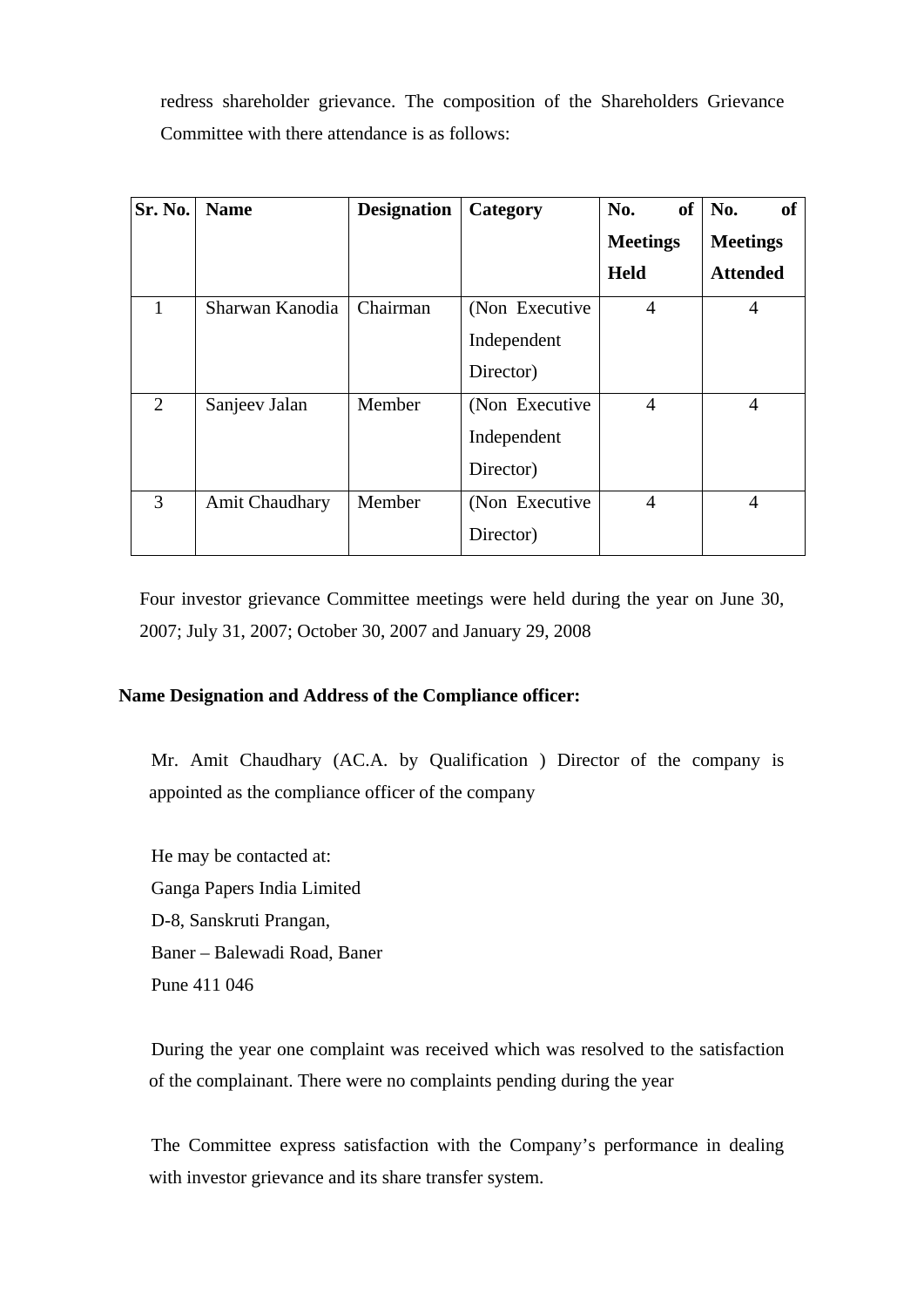# **D. Management review and responsibility**

The Chairman of the company in consultation with the Board, handle all interaction with investor, media and various government to solve the conflict.

We have an integrated approach to manage risks inherent in various aspect of our business.

#### **E. General Body Meeting**

Details of last three Annual General Meetings are given below:

| <b>Financial</b> |     | <b>Date and Time</b>  | <b>Venue</b>                         |
|------------------|-----|-----------------------|--------------------------------------|
| year ended       |     |                       |                                      |
| June             | 30. | December 29, 2005 at  | A/12, Pushkar Co-oprative Housing    |
| 2005             |     | 10 A.M.               | Society, 454/455, Gokhale Road, Pune |
|                  |     |                       | $-411016$                            |
| June             | 30. | October 26, 2006      | D-8, Sanskruti Prangan, Baner –      |
| 2006             |     | at 10.00 A.M.         | Balewadi Road, Baner Pune 411 046    |
| March            | 31. | September 29, 2007 at | D-8, Sanskruti Prangan,<br>Baner     |
| 2007             |     | 10.30 A.M.            | Balewadi Road, Baner Pune 411 046    |

**Date, time and venue of last three AGMs** 

#### **Postal Ballots**

For the year ended March 31, 2008, there are no ordinary or special resolutions that need to be passed by our shareholders through a postal ballot.

#### **F. Disclosures:**

I. There are no materially significant related party transactions of the company which have potential conflict with the interests of the company at large.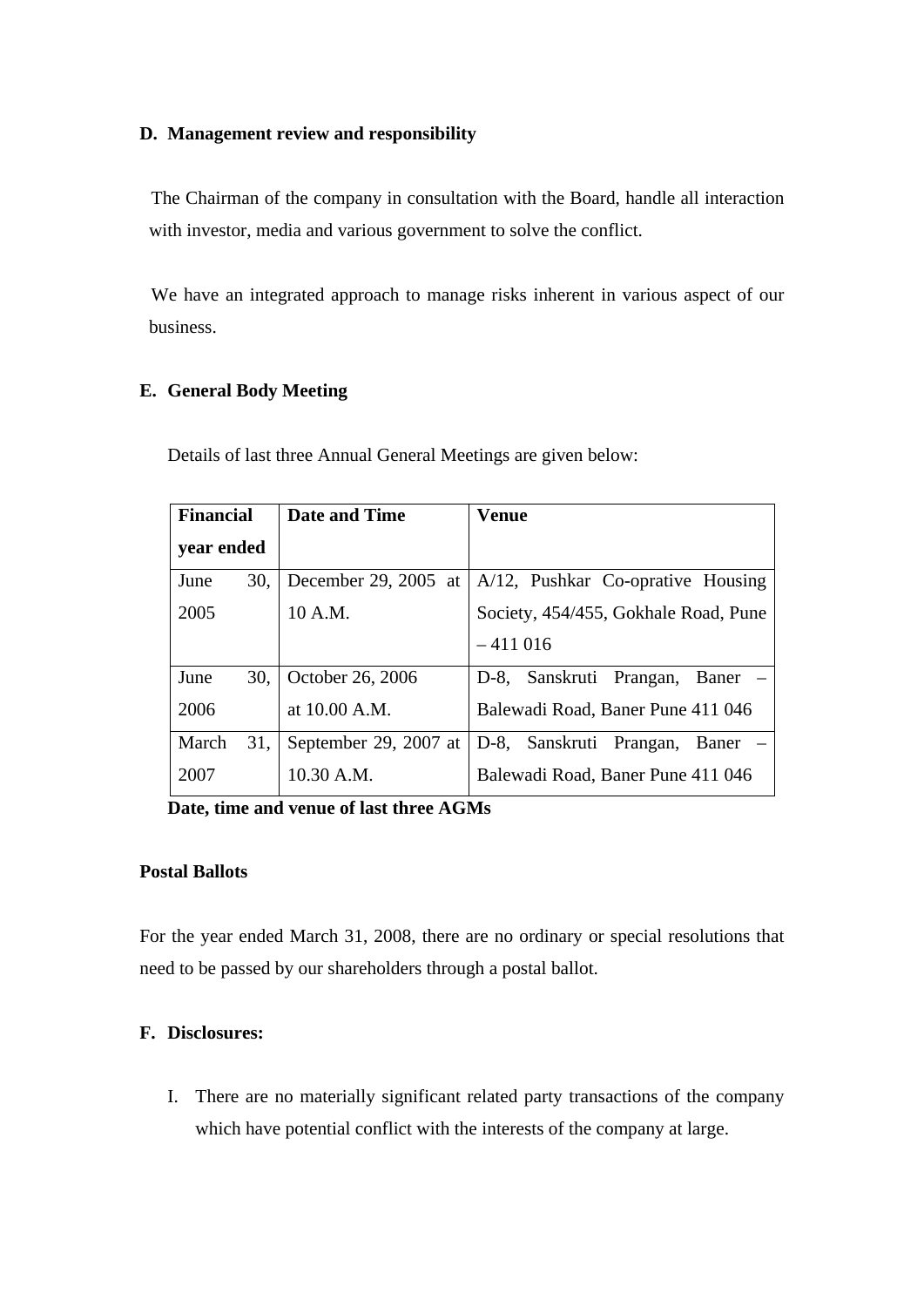- II. During the last three years, there were no strictures or penalties imposed by either SEBI or the stock exchanges or any statutory authority for noncompliance of any matter related to the capital markets. However, the company has not complied with the following:
- 1. The company has not dematerialized its shares. The Company is submitting its application to NSDL for connectivity.
- 2. The Stock Exchange, Mumbai has suspended the trading.
- iii) The company does not have any whistle blower policy in force.

iv)The company has complied with non-mandatory requirements relating to Remuneration Committee details of which have been given earlier in this report.

# **G. Means of communication:**

- The Audited results of the company for the period ended on 31.03.2007 were published in national daily newspapers -The Free Press Journal (English Daily) and Navshakti (Marathi Daily)
- The company sends notices to the shareholders regarding convening of General Meetings and Communication with the Stock Exchanges, SEBI and the Registrar of Companies, Pune by Registered Post and fax. The Company is in the process of developing its website.
- The Management Discussion and Analysis Report forms part of this Annual Report.

# **10. GENERAL SHAREHOLDER INFORMATION:**

- Annual General Meeting:
- i) Date and Time  $:30^{th}$  September 2008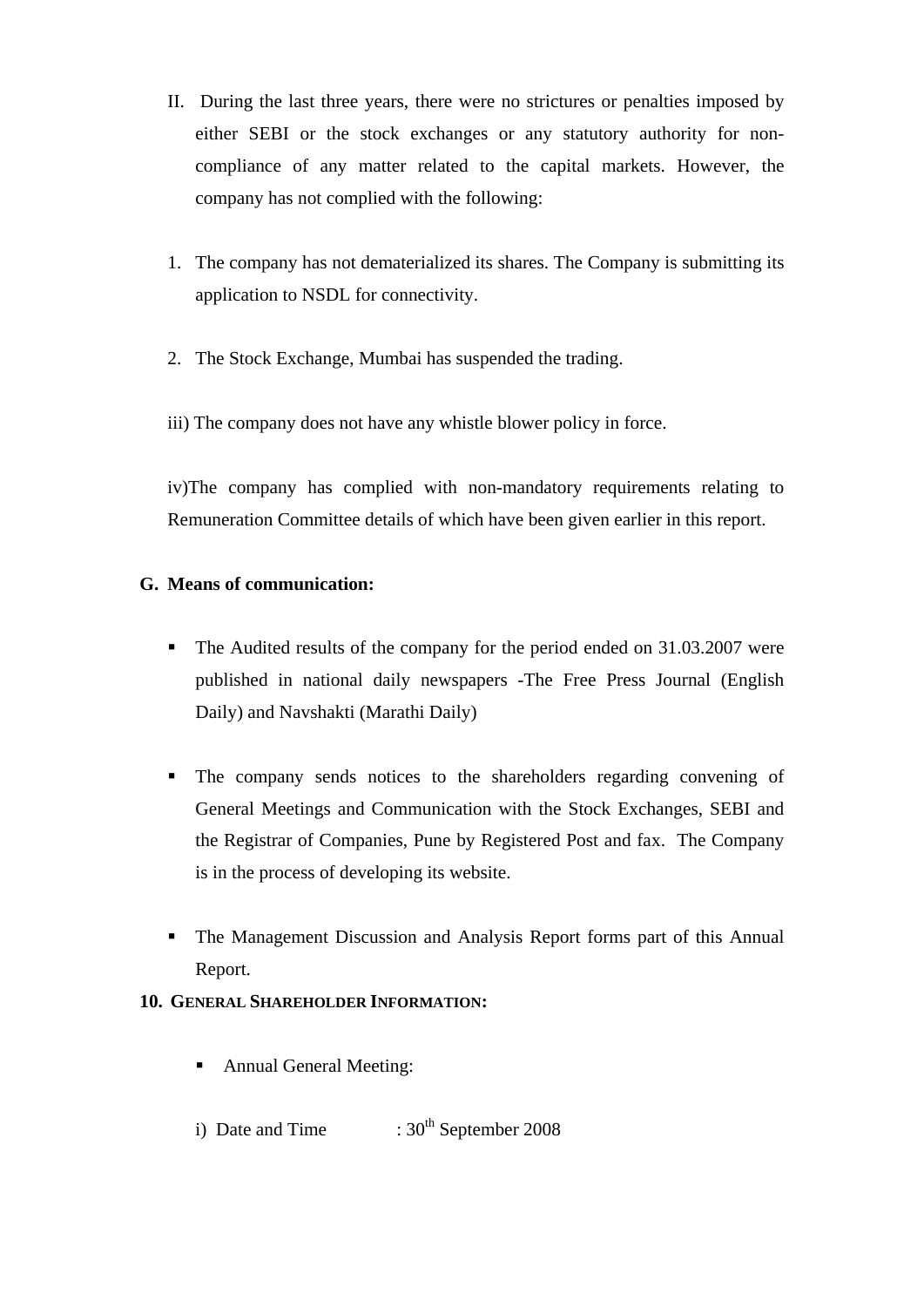| ii) Venue | : Ganga Papers India Limited |  |
|-----------|------------------------------|--|
|           | D-8, Sanskruti Prangan,      |  |
|           | Baner – Balewadi Road, Baner |  |
|           | Pune 411 046                 |  |
|           |                              |  |

iii) Financial year :  $1<sup>st</sup>$  April 2007 to  $31<sup>st</sup>$  March 2008.

iv) Date of Book Closure :  $26<sup>th</sup>$  September 08 to 30<sup>th</sup> September 08 (both days inclusive)

v) Dividend payment date:The Board has not recommended any dividend.

vi) Listing on stock exchanges:

| (Stock Code) | The Company's shares are listed on:     |
|--------------|-----------------------------------------|
|              | <b>Pune Stock Exchange Limited:</b>     |
|              | Bombay Stock Exchange Limited: 531813   |
|              | Ahmedabad Stock Exchange Limited: 30042 |

 Listing Fees for the year 2007-08 has been paid to the Bombay Stock Exchange.The Company has initiated proceedings to delist its shares from Pune and Ahmedabad Stock Exchange.

vii) Market Price Data : Not Available\*

viii) Performance in comparison to broad-based indices: Not Available\*

\* : No quotations are available on any of the Stock Exchanges, where shares of the company are listed.

# i) **Registrar and Transfer Agents**:

 Your company has appointed M/s. Sharex Dynamic (India) Limited as its Registrar & Transfer Agent. It is SEBI registered Registrar &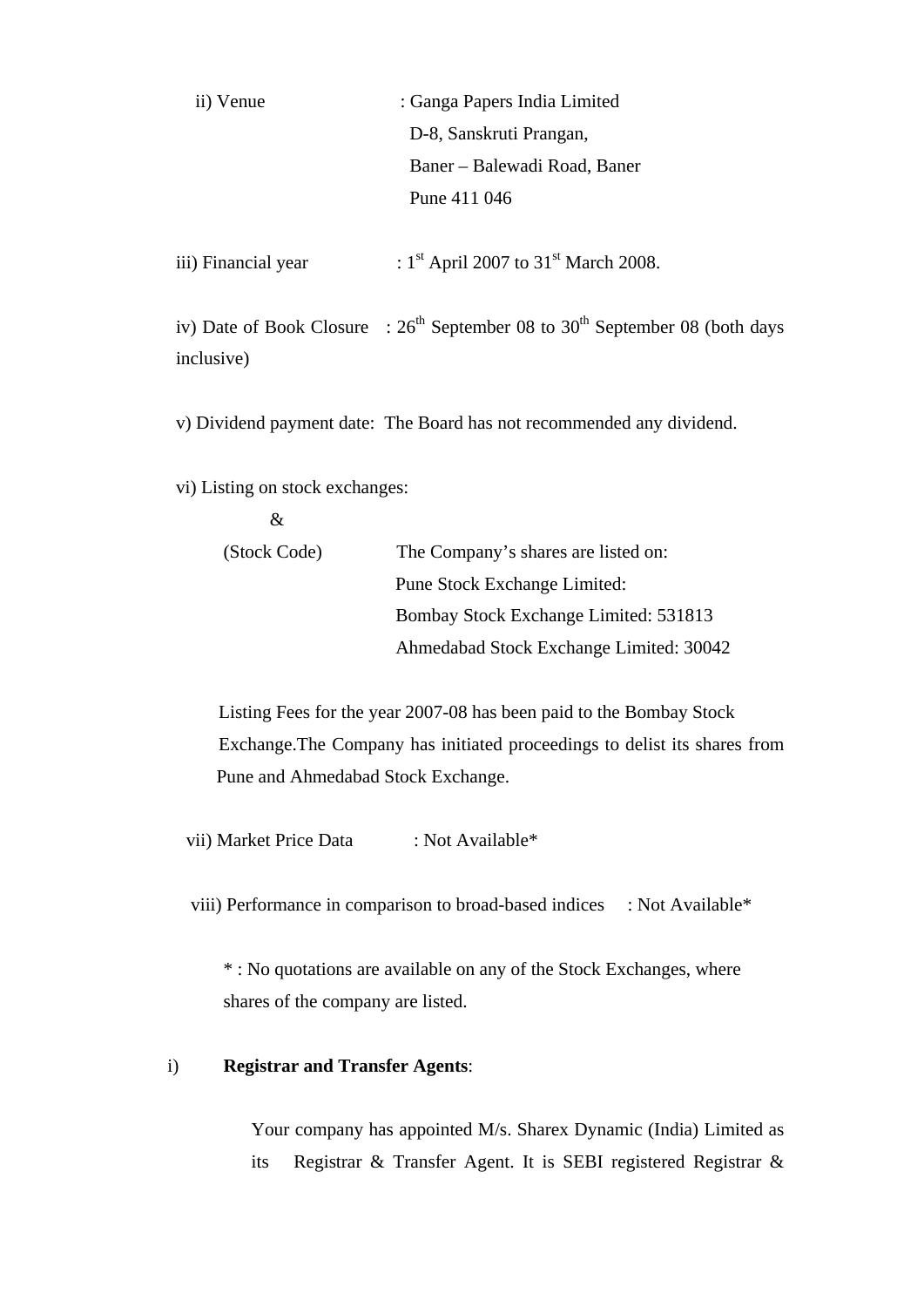Transfer Agent. The entire work relating to processing of transfer of shares has been transferred to M/s. Sharex Dynamic (India) Limited.

M/s. Sharex Dynamic (India) Limited.

Registered office: 17/B, Dena Bank Building, II Floor, Horniman Circle,

> Fort, Mumbai - 400001 Phone: 022-22641376/22702485 Fax : 022-22641349

Branch Office: Unit-1, Luthra Industrial Premises, I Floor, 44-E, M Vasanti Marg, Andheri-Kurla Road, Safed Pool, Andheri (E), Mumbai – 400072 Phone: 022-28515606 / 28515644 Fax: 022-28512885

#### **x) Share Transfer System:**

 Shareholders/Investors are requested to send documents related to share transfer directly to our Registrar and Share Transfer Agent. The transfer of shares gets registered within 10-15 days of receipt of transfer documents, if all the documents are in order.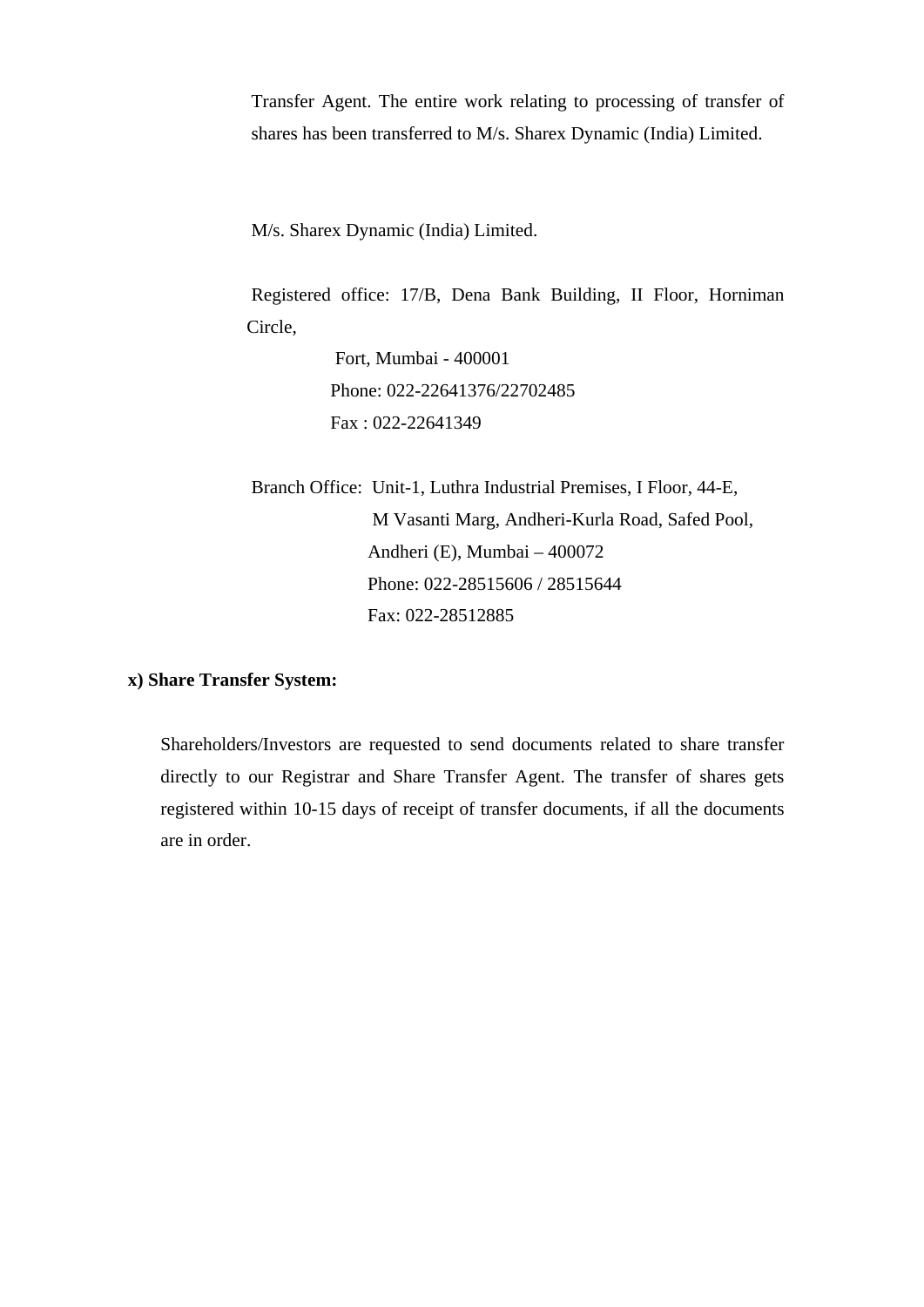# **xi) Distribution of Shareholding:**

# **Distribution Schedule**

# **Distribution of shareholding as on 31st March, 2008**

| <b>Shareholding of</b>  | <b>Shareholde</b> | <b>Shareholders</b> | <b>Share</b> | <b>Share Amount</b> |
|-------------------------|-------------------|---------------------|--------------|---------------------|
| <b>Nominal Value of</b> | rs                | % to Total          | Amount.      | % to Total          |
| Rs.<br>Rs.              | <b>Number</b>     |                     | In Rupees    |                     |
| Upto 5,000              | 172               | 87.32               | 110310       | $\cdot$ 1           |
| 5,001 to 10,000         | 6                 | 2.93                | 50500        | .05                 |
| 10,001 to 20,000        | 3                 | 1.46                | 46400        | .04                 |
| 20,001 to 30,000        |                   |                     |              |                     |
| 30,001 to 40,000        | $\mathbf{1}$      | .49                 | 33400        | .03                 |
| 40,001 to 50,000        | $\mathbf{1}$      | .49                 | 50000        | .05                 |
| 50,001 to 1,00,000      |                   |                     |              |                     |
| 1,00,001 and above      | 15                | 7.32                | 107598250    | 99.73               |
| <b>Total</b>            | 205               | <b>100</b>          | 107888860    | 100                 |

# **Shareholding Pattern (as on 31st March, 2008)**

| Category                              | No. of shares | % of shareholding. |
|---------------------------------------|---------------|--------------------|
| A. Promoters' holding                 |               |                    |
| 1. Promoters                          |               |                    |
| <b>Indian Promoters</b>               | 10210265      | 94.637             |
| <b>Foreign Promoters</b>              |               |                    |
| 2. Persons acting in concert          |               |                    |
| Sub Total                             | 10210265      | 94.637             |
| Promoters'<br><b>Non</b><br><b>B.</b> |               |                    |
| holding                               |               |                    |
| 3. Institutional Investors.           |               |                    |
| a. Mutual Funds and UTI               | 26650         | .247               |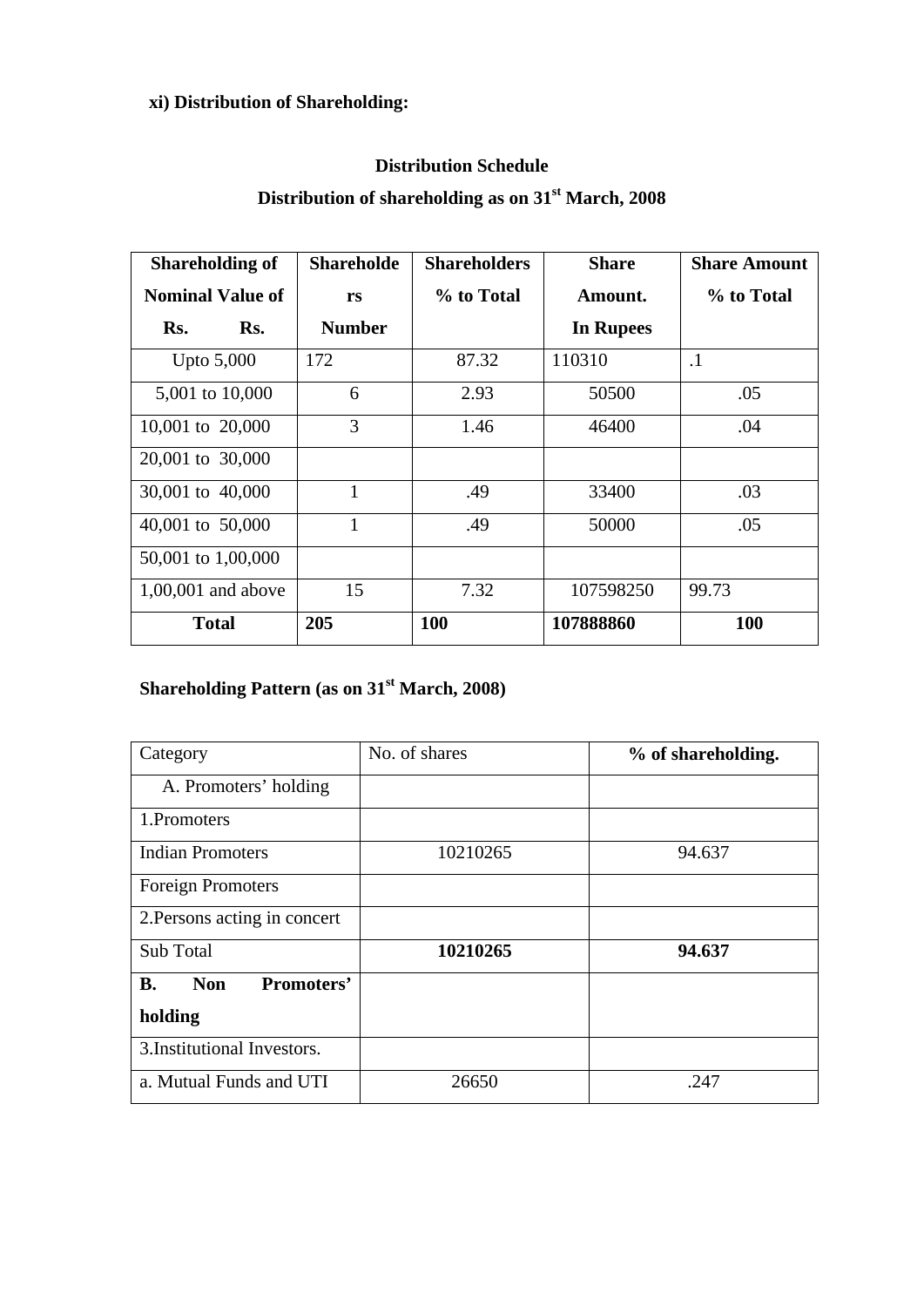| Financial<br>b.Banks,                             | 500000   | 4.634 |
|---------------------------------------------------|----------|-------|
| Institutions<br>Insurance<br>$\ddot{\phantom{a}}$ |          |       |
| Companies                                         |          |       |
| c. FIIs                                           |          |       |
| <b>Sub Total</b>                                  |          |       |
| 4. Others                                         |          |       |
| a. Private Corporate Bodies.                      | 18450    | .171  |
| b. Indian Public                                  | 33521    | .310  |
| c. NRIs/OCBs                                      |          |       |
| d. Any others                                     |          |       |
| Sub Total                                         | 578621   | 5.363 |
| <b>Grand Total</b>                                | 10788886 | 100   |

#### **xii) Dematerialisation of Shares:**

The shares of your company are not dematerialized. The Company has initiated the dematerialization proceedings.

# **xiii)Outstanding GDRs/ADRs/Warrants or any Convertible instruments, conversion date and likely impact on equity.**

Not issued.

**xiv) Plant Locations:** 241, Village Bebedohal, Tal. Maval, Dist. Pune 411 507.

**xv) Address for correspondence:** Shareholders' correspondence can be addressed to:

1. M/s. Sharex Dynamic (India) Limited.

Registered office: 17/B, Dena Bank Building, II Floor, Horniman Circle, Fort, Mumbai - 400001 Phone: 022-22641376/22702485 Fax : 022-22641349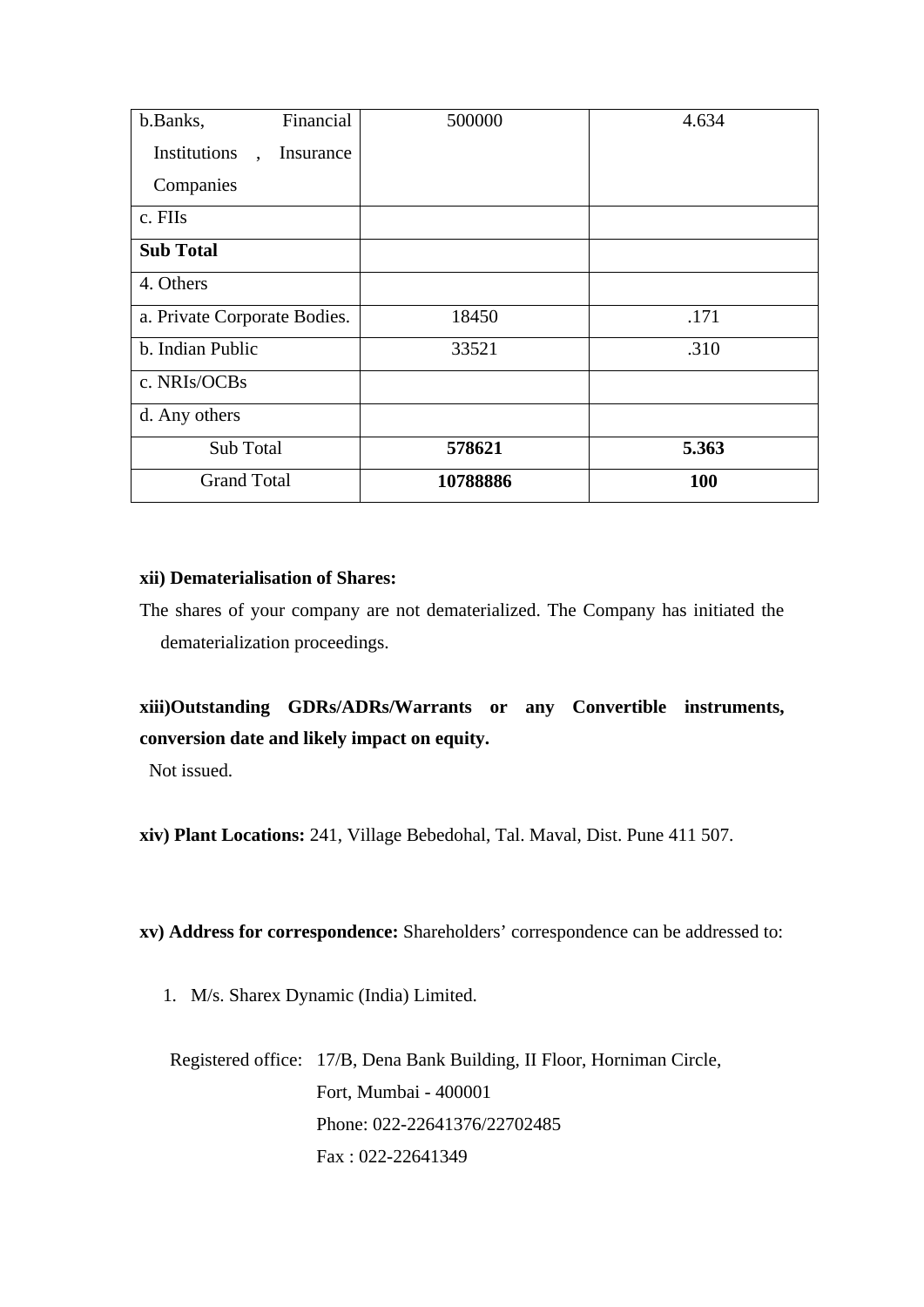Branch Office: Unit-1, Luthra Industrial Premises, I Floor, 44-E, M Vasanti Marg, Andheri-Kurla Road, Safed Pool, Andheri (E), Mumbai – 400072 Phone: 022-28515606 / 28515644 Fax: 022-28512885

 2. The Company Secretary / Compliance Officer. Ganga Papers India Limited D-8, Sanskruti Prangan, Baner – Balewadi Road, Baner Pune 411 046 Phone: 020-66206581 Fax : 020-66206582 Email: gangapapers@gmail.com

#### **DECLARATION**

As provided under Clause 49 of the Listing Agreement with the Stock Exchanges, all Board members and Senior Management Personnel have affirmed compliance with Ganga Papers India Limited Code of Business Conduct and Ethics for the year ended March 31, 2008.

# FOR **GANGA PAPERS INDIA LIMITED**

 $SD/-$  SD/-Pune, 05.09.2008 Ramesh Chaudhary Sandeep Kanoria

CHAIRMAN MANAGING DIRECTOR